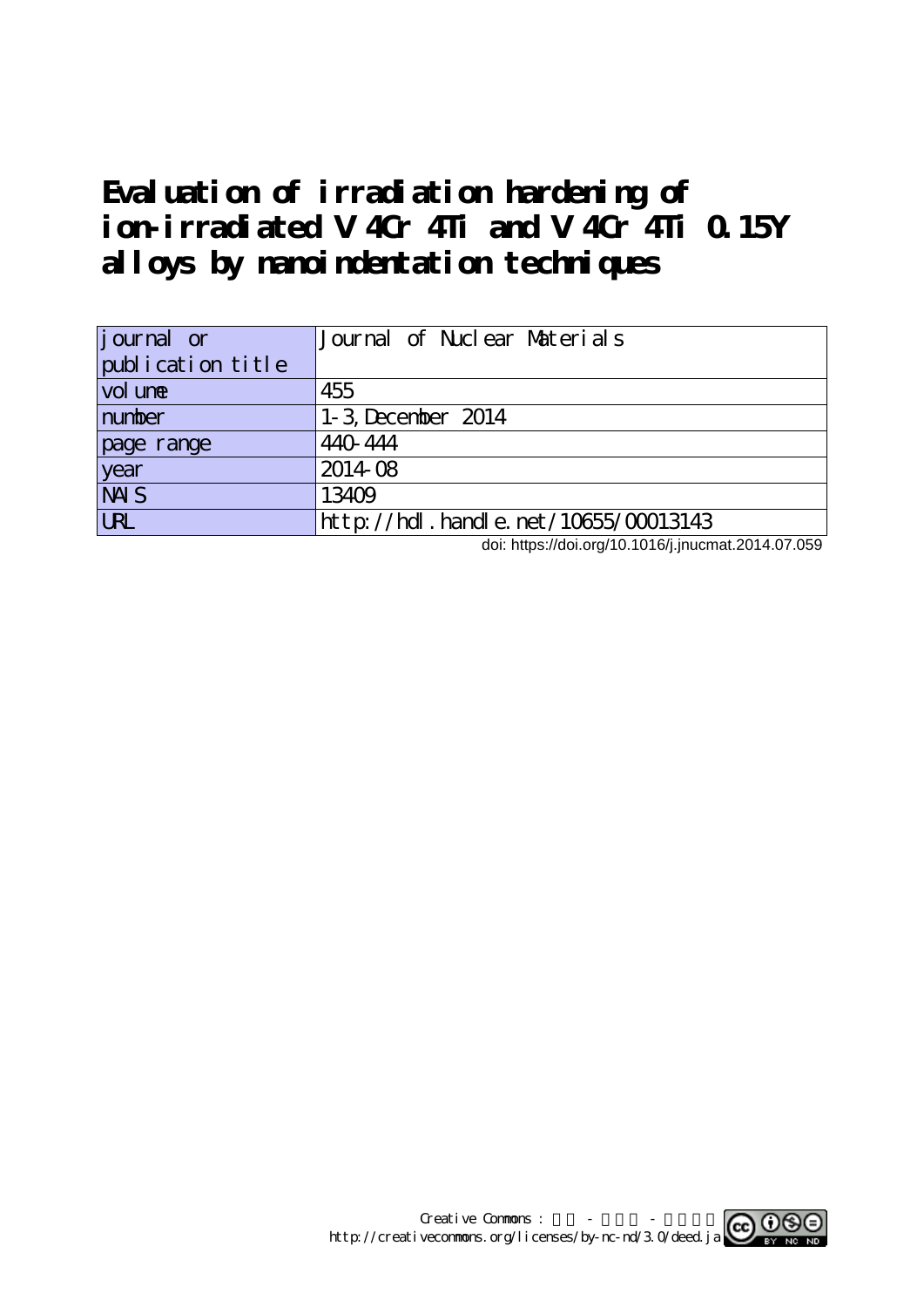# **ID: 16-472**

# **Evaluation of irradiation hardening of ion-irradiated V-4Cr-4Ti and V-4Cr-4Ti-0.15Y alloys by nanoindentation techniques**

Takeshi Miyazawa<sup>a, \*</sup>, Takuya Nagasaka<sup>a, b</sup>, Ryuta Kasada<sup>c</sup>, Yoshimitsu Hishinuma<sup>a, b</sup>, Takeo Muroga<sup>a,b</sup>, Hideo Watanabe<sup>d</sup>, Takuya Yamamoto<sup>e</sup>, Shuhei Nogami<sup>f</sup> and Masahiko Hatakeyama<sup>g</sup>

<sup>a</sup> The Graduate University for Advanced Studies, Oroshi, Toki, Gifu 509-5292, Japan

<sup>b</sup> National Institute for Fusion Science, Oroshi, Toki, Gifu 509-5292, Japan

c Institute of Advanced Energy, Kyoto University, Uji, Kyoto 611-0011, Japan

<sup>d</sup> Research Institute for Applied Mechanics, Kyushu University, Kasuga-kouen, Kasugashi, Fukuoka 816-8580, Japan

<sup>e</sup> Department of Mechanical and Environmental Engineering, UC Santa Barbara, Santa Barbara, CA 93106, USA

<sup>f</sup> Department of Quantum Science and Energy Engineering, Tohoku University, Aramaki-aza-Aoba, Aoba-ku, Sendai 980-8579, Japan

<sup>g</sup> International Research Center for Nuclear Materials Science, IMR/Tohoku University, Narita, Oarai, Ibaraki 311-1313, Japan

\* Corresponding author, Tel. +81-572-58-2332, Fax. +81-572-58-2676, email: miyazawa.takeshi@LHD.nifs.ac.jp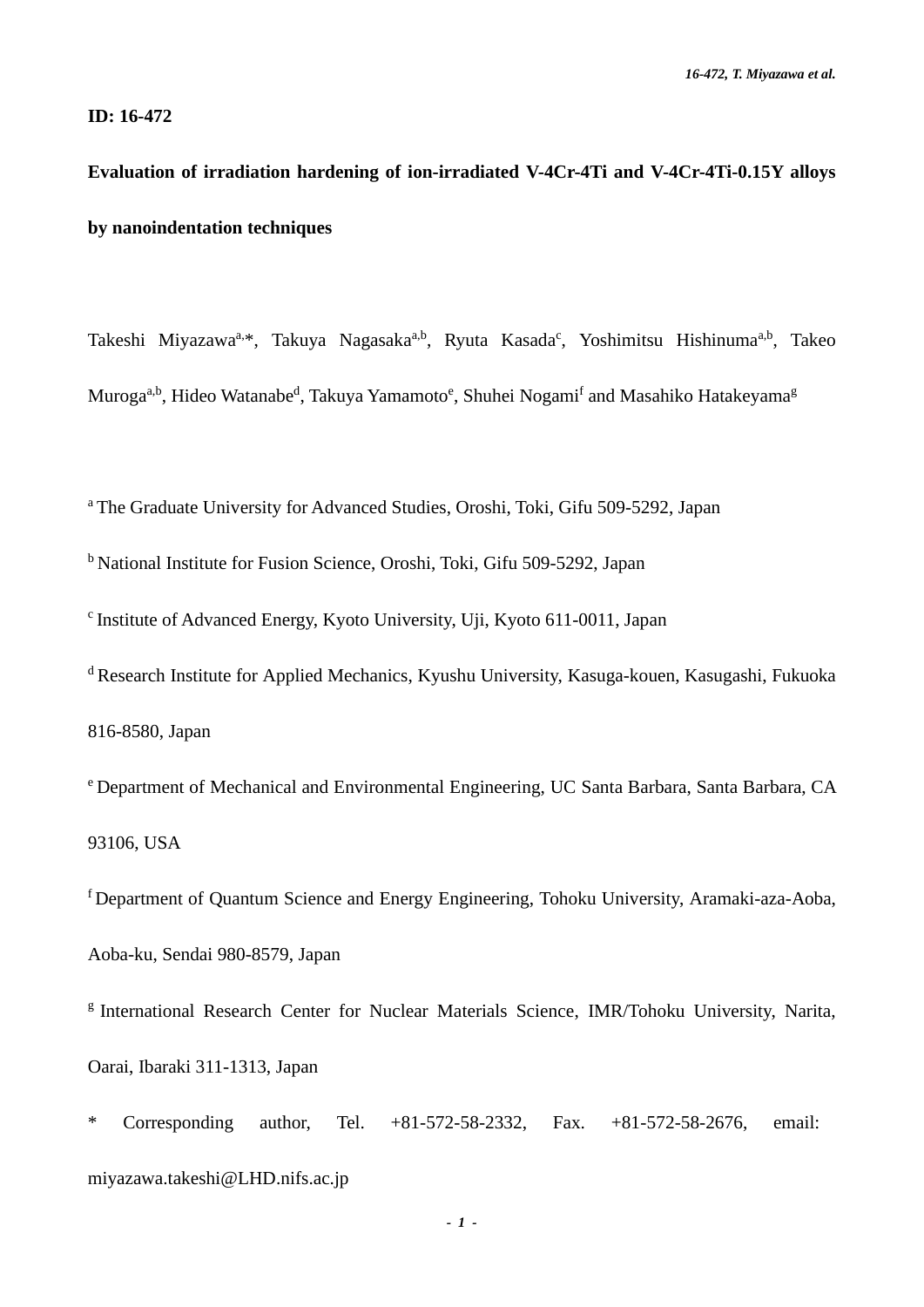# **Abstract:**

Irradiation hardening behavior of V-4Cr-4Ti and V-4Cr-4Ti-0.15Y alloys after Cu-ion beam irradiation were investigated with a combination between nanoindentation techniques and finite element method (FEM) analysis. The ion-irradiation experiments were conducted at 473 K with 2.4 MeV  $Cu^{2+}$  ions up to 7.6 dpa. For the unirradiated materials, the increase in nanoindentation hardness with decreasing indentation depth, so-called indentation size effect (ISE), was clearly observed. After irradiation, irradiation hardening in the measured depth was identified. Hardening behavior of bulk-equivalent hardness for V-4Cr-4Ti-0.15Y alloy was similar to that for V-4Cr-4Ti alloy. Y addition has little effect on irradiation hardening at 473 K. Adding the concept of geometrically necessary dislocations (GNDs) to constitutive equation of V-4Cr-4Ti alloy, the ISE was simulated. A constant value of  $\alpha = 0.5$  was derived as an optimal value to simulate nanoindentation test for ion-irradiated V-4Cr-4Ti alloy. Adding the term of irradiation hardening  $\Delta\sigma_{\text{irrad}}$  to constitutive equation with  $\alpha = 0.5$ , FEM analyses for irradiated surface of V-4Cr-4Ti alloy were carried out. The analytic data of FEM analyses based on neutron-irradiation hardening equivalent to 3.0 dpa agreed with the experimental data to 0.76 dpa. The comparison indicates that irradiation hardening by heavy ion-irradiation is larger than that by neutron-irradiation at the same displacement damage level. Possible mechanisms for extra hardening by heavy ion-irradiation are the processes that the injected Cu ions could effectively produce irradiation defects such as interstitials compared with neutrons, and that higher damage rate of ion-irradiation enhanced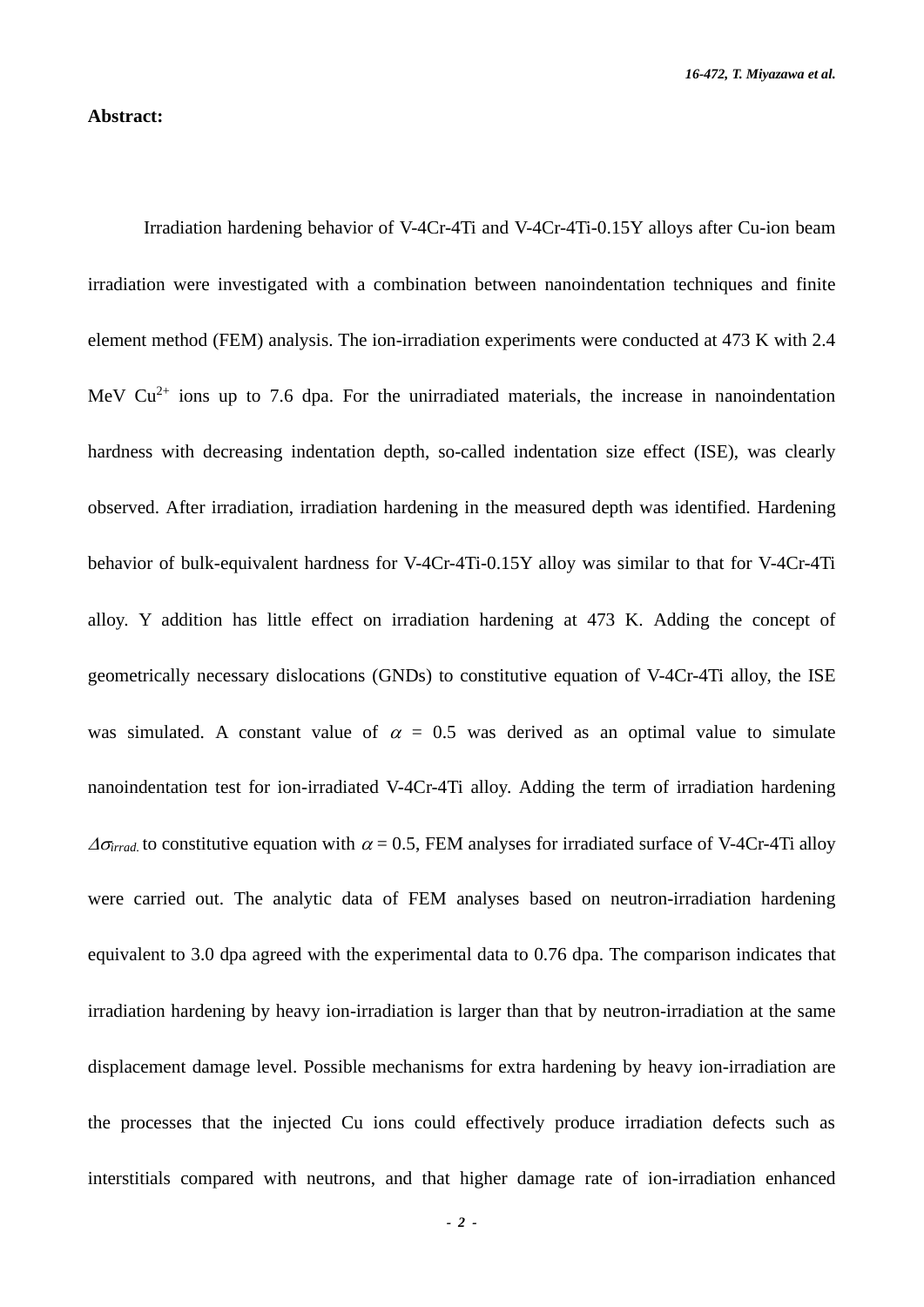nucleation of irradiation defects and hence increased the number density of the defects compared with neutron-irradiation.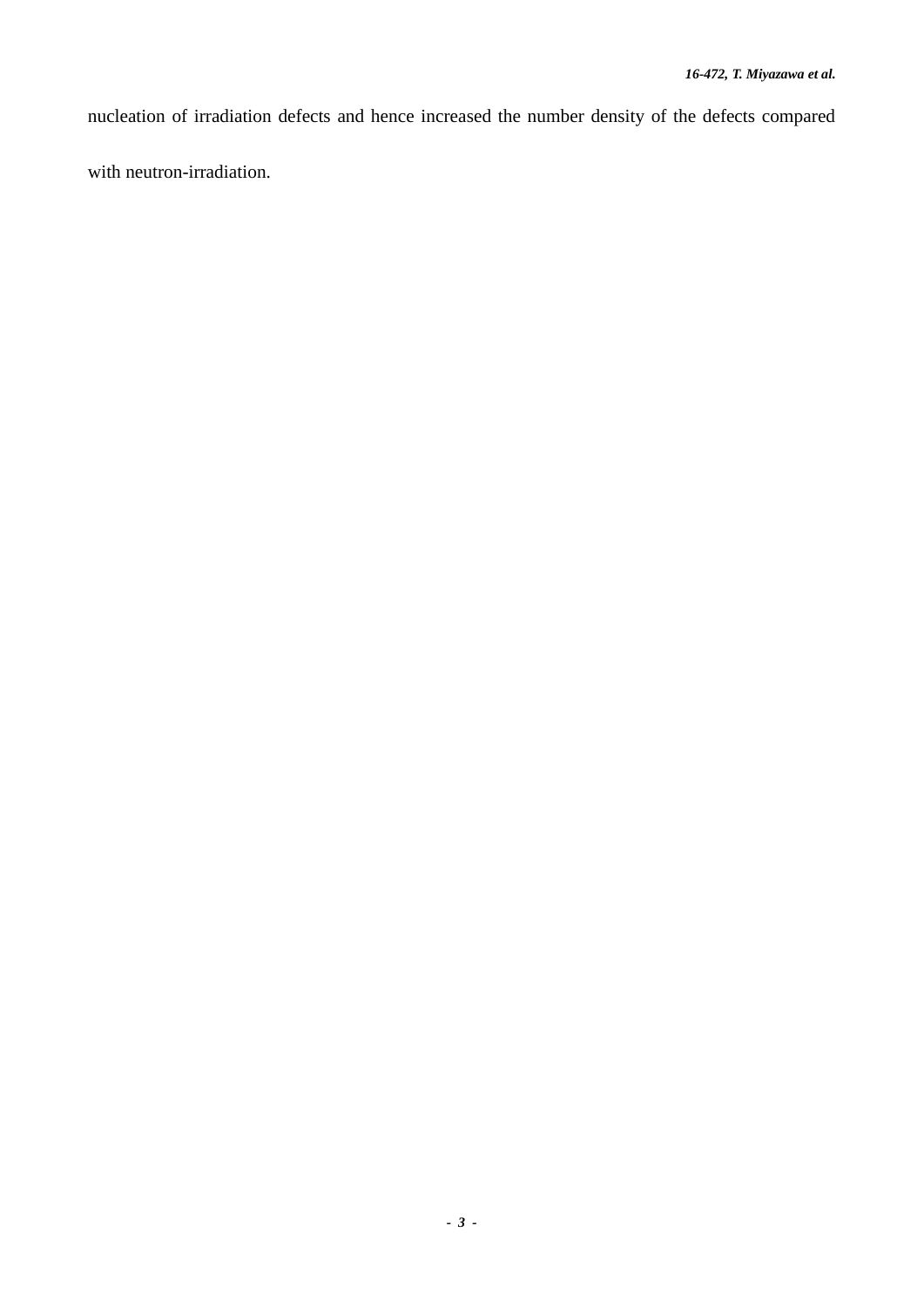*16-472, T. Miyazawa et al.*

# **Main text:**

# **Evaluation of irradiation hardening of ion-irradiated V-4Cr-4Ti and V-4Cr-4Ti-0.15Y alloys by nanoindentation techniques**

Takeshi Miyazawa, Takuya Nagasaka, Ryuta Kasada, Yoshimitsu Hishinuma, Takeo Muroga, Hideo Watanabe, Takuya Yamamoto, Shuhei Nogami and Masahiko Hatakeyama

## **1. Introduction**

Low-temperature irradiation embrittlement determines the operation temperature limit of V-4Cr-4Ti alloys for the application to structural materials of fusion reactors [1, 2]. The embrittlement is known to be enhanced by irradiation defects decorated by interstitial oxygen. In order to improve the irradiation embrittlement, yttrium (Y) was added to reduce the interstitial oxygen due to the formation of  $Y_2O_3$ . It has been reported that Y addition was effective to improve ductility after neutron-irradiation [3, 4], while neutron-irradiation data are too few to prove how much Y addition is effective in irradiation condition of lower temperature region and of high-dose [5]. The effect of Y addition on irradiation hardening in lower temperature region and at high-dose was still unsolved.

To simulate fusion neutron irradiation damage in structural materials, the heavy ion-irradiation experiments have been carried out because of the rapid damage production and the absence of induced radioactivity [6]. The heavy ion-irradiation experiments also have some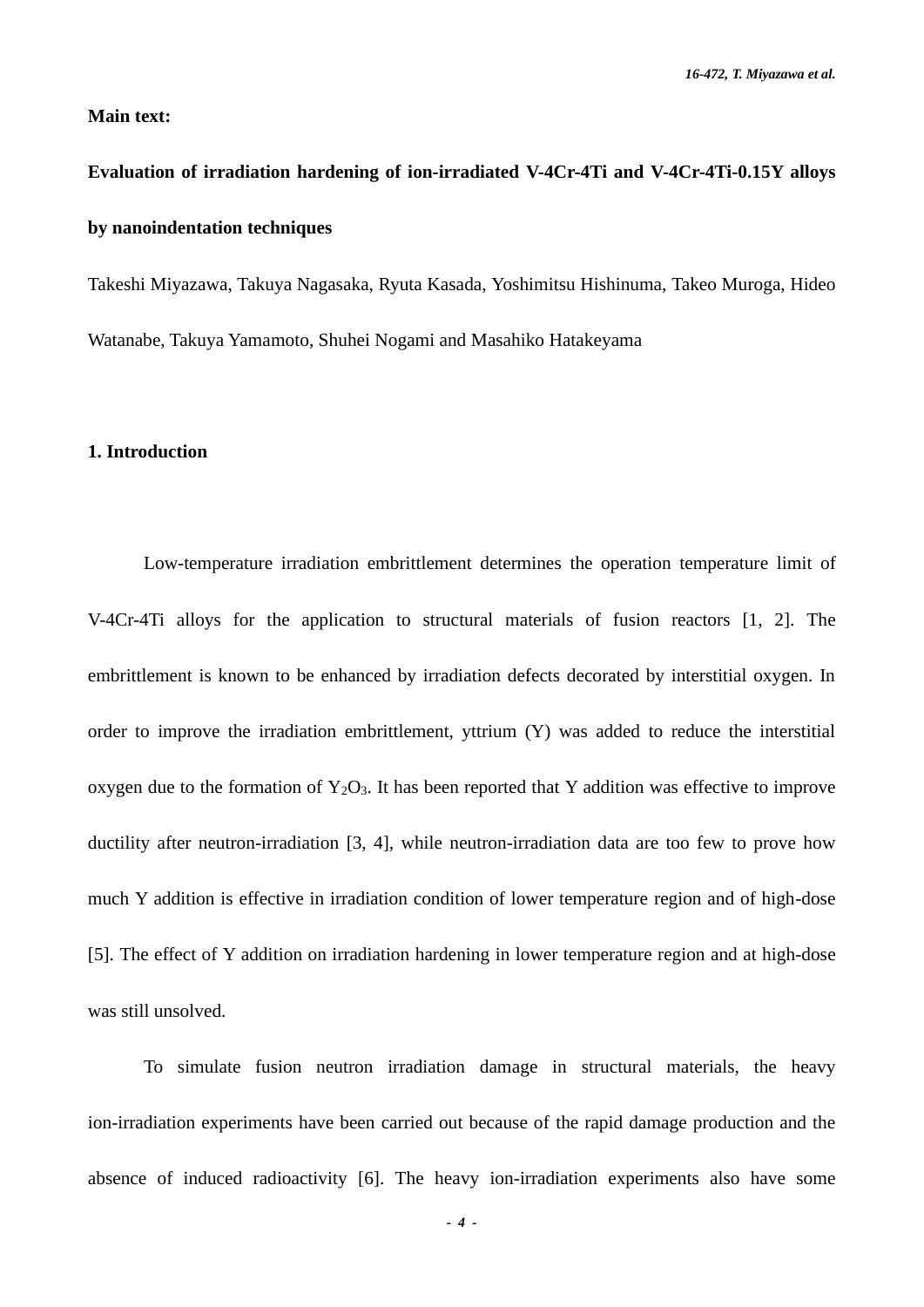problems such as the shallow damage profiles. Conventional mechanical tests are difficult to measure the irradiation hardening on the limited surface area. A nanoindentation test is capable of measuring mechanical properties on the ion-irradiated surface because of the highly-accurate depth-sensing loading method. Nevertheless, it has been difficult to quantitatively evaluate the irradiation hardening for the ion-irradiated surface because the increase in the hardness of materials, so-called indentation size effect (ISE) [7], is observed even in the unirradiated surface. One of the author (RK) [8] has developed an experimental analysis models to estimate the bulk-equivalent hardness by extending Nix-Gao model [7] in order to explain the ISE. RK model enables to convert the nanoindentation hardness of ion-irradiated materials into the bulk-equivalent hardness which is related to Vickers hardness. However, it is necessary to estimate the damage gradient effect (DGE) due to the damage profile in the ion-irradiated materials. In the present paper, an optimization between nanoindentation test results and finite element method (FEM) analysis estimates depth profiles of irradiation hardening in the shallow depth for the ion-irradiated materials. In addition, it discusses the correlation between neutron-irradiation and heavy ion-irradiation from the viewpoint of mechanical strength.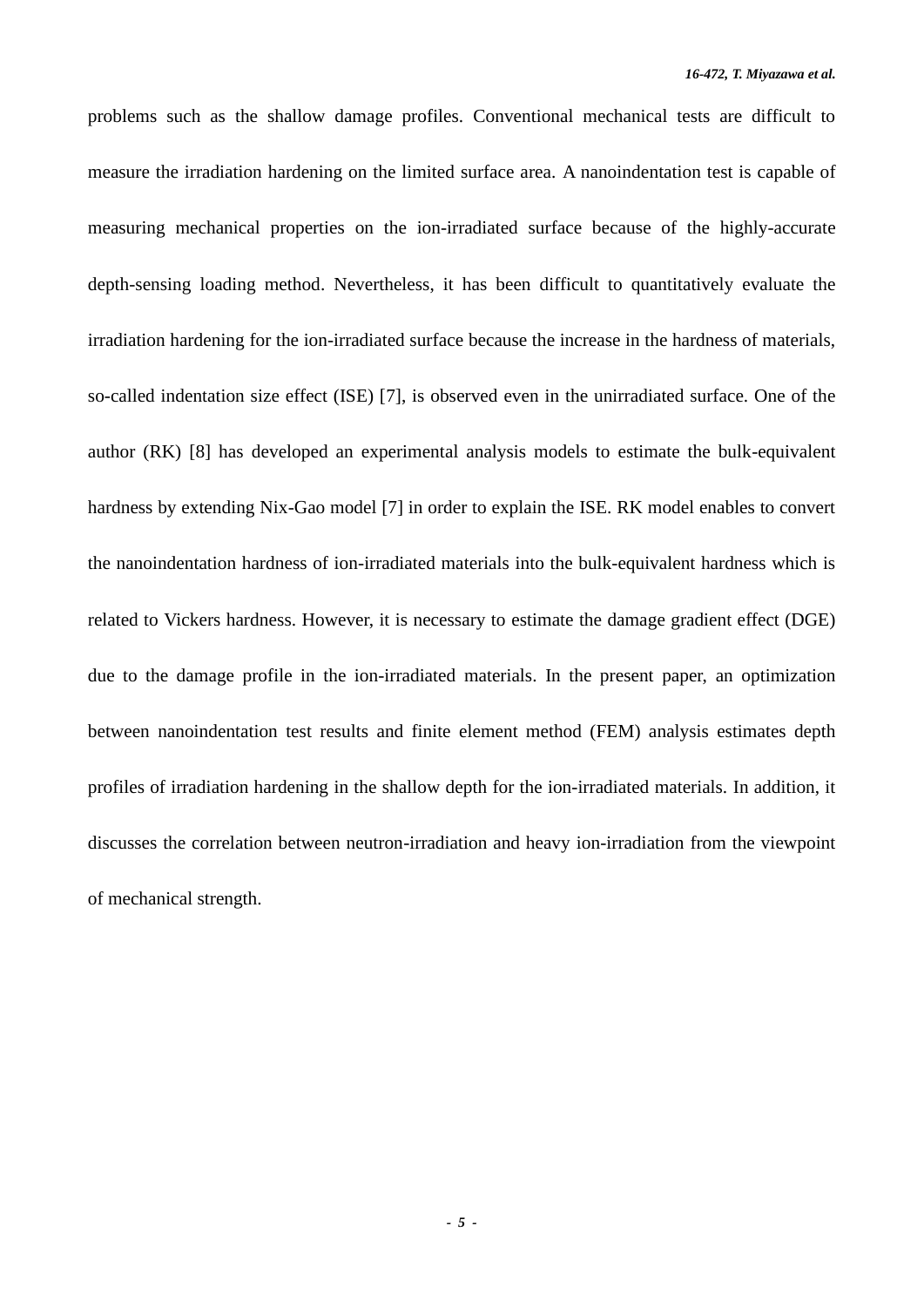### **2. Experiment**

#### *2.1. Specimens and ion-irradiation conditions*

Two type vanadium alloys were used in this study; one was the reference V-4Cr-4Ti alloy, NIFS-HEAT-2, which was fabricated by electron beam melting and vacuum arc re-melting in 166 kg-scale [9]. NIFS-HEAT-2 is high-purity large scale ingots developed by National Institute for Fusion Science, Japan. The other was a high-purity V-4Cr-4Ti-0.15Y alloy fabricated by a levitation melting process in 15 kg-scale [10]. Disk specimens with  $\phi$ 3 x 0.25 mm in size were prepared for nanoindentation test. After mechanical polishing and electro-polishing, the specimens were annealed at 1273 K for 7.2 ks for V-4Cr-4Ti alloy, and at 1223 K for 3.6 ks for the V-4Cr-4Ti-0.15Y alloy in a vacuum better than  $1 \times 10^{-4}$  Pa. Ion-irradiation experiments were performed with 2.4 MeV  $Cu<sup>2+</sup>$  ions at 473 K using a tandem type accelerator at RIAM Kyusyu University. Depth profiles of the displacement rate and Cu ions deposition rate were calculated by the SRIM code with full-cascade options [11], as shown in Fig. 1. Figure 1 shows a simulation of 2.4 MeV  $Cu^{2+}$  ions incident on a pure V target with the displacement threshold energy of 40 eV [12]. The nominal displacement rate was defined as 1.8  $\times$  10<sup>-4</sup> dpa/s at damage peak (800 nm). Depth profile of the deposition rate has a peak at a depth of about 1000 nm.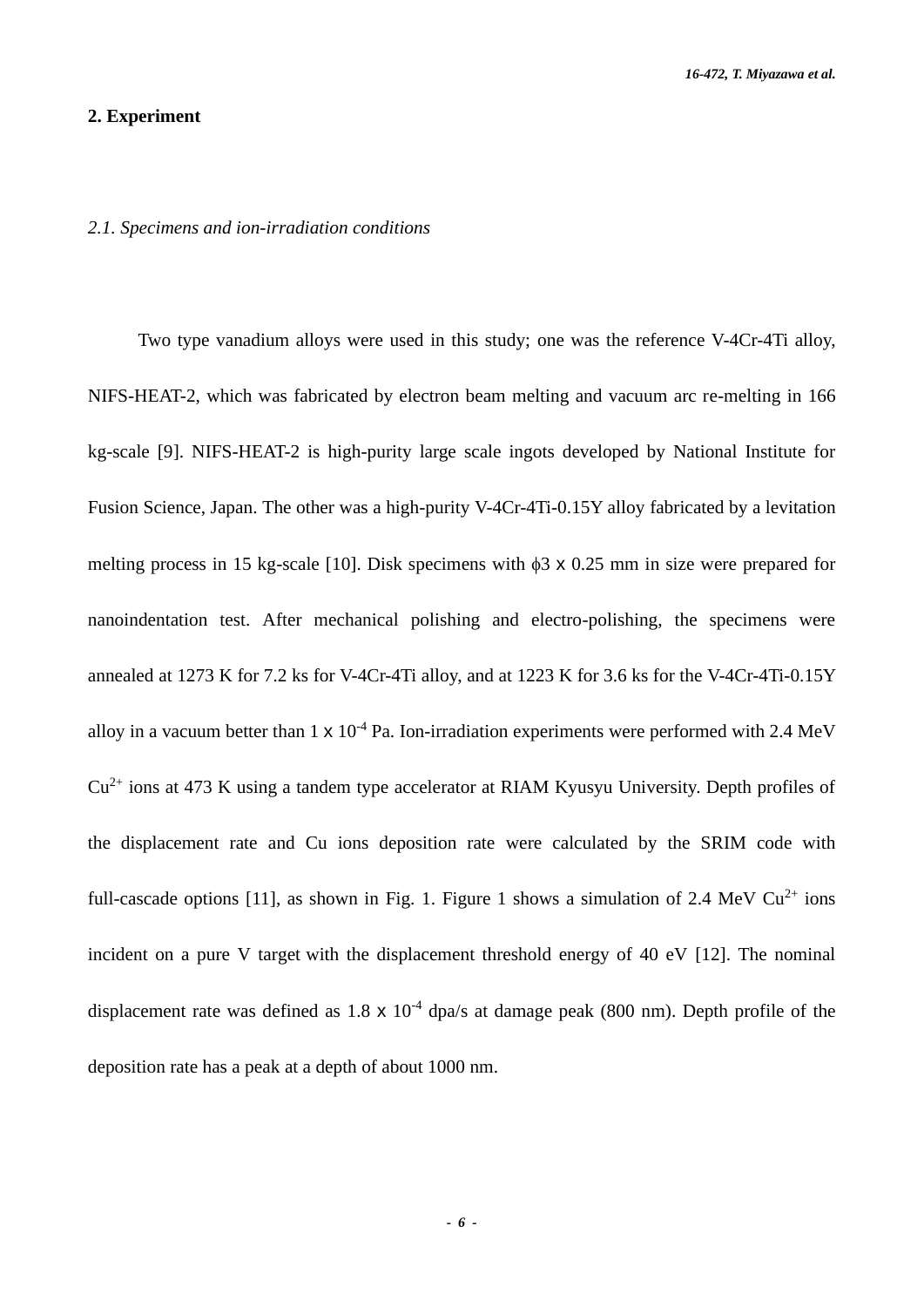Nanoindentation tests were performed using a Nano Indenter G200 (Agilent Technologies) with Berkovich type indentation tip. The continuous stiffness measurement (CSM) was used to continuously obtain nanoindentation hardness (*H*) vs. indentation depth (*h*) profile up to a depth of about 1000 nm. The nominal strain rate was  $0.05 \text{ s}^{-1}$ . The distance between indentations was about 50 um. The calibration of the bluntness of the indentation tip is based on the Oliver-Pharr method [13].

### *2.3. Finite element modeling*

The nanoindentations were modeled as a two-dimensional axisymmetric model using the commercial finite element program, ANSYS. A movable elastic conical indenter which has 70.3<sup>o</sup> half-included tip angle, Young modulus of 1140 GPa and Poisson's ratio of 0.07 approximates the triangular Berkovich indenter. The indenter gives the same depth-to-area ratio  $(A = 24.56h^2)$  as the Berkovich pyramid used in the nanoindentation tests. Tip radius used in this study was 100 nm. In order to represent a high stress and strain gradient well, the element size decreased near the point of contact with the indenter. The size of a specimen was  $100$  (with)  $\times 100$  (height)  $\mu$ m, and the size of an element just under the indenter was 10 x 20 nm. The interaction between the indenter tip and the surface of a specimen is defined as a sliding surface with friction. A contact friction value of 0.15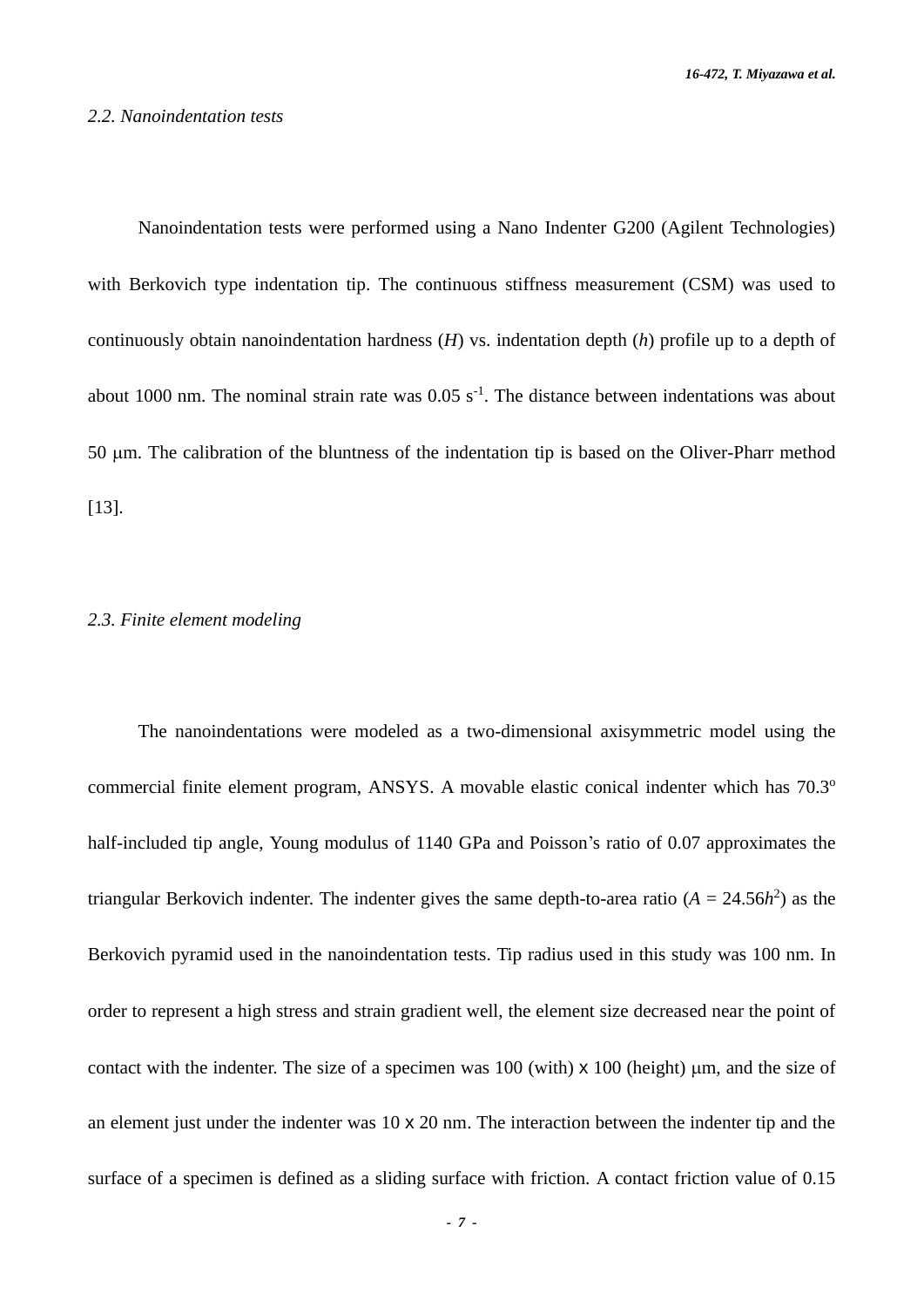was chosen, since it was shown that a friction coefficient varying from 0 to 1.0 had a negligible effect on the results [14].

Figure 2 shows uniaxial true stress - true plastic strain curves of V-4Cr-4Ti alloy tested at room temperature at an initial strain rate of  $0.05 \text{ s}^{-1}$ . The experimental tensile curve was approximated by Swift's empirical law [15] as follows:

$$
\sigma_0(\varepsilon_{pl}) = 605 \big(\varepsilon_{pl} + 0.037\big)^{0.17} \tag{1}
$$

where  $\varepsilon_{pl}$  is the plastic strain. The curve was approximated to determine the strain hardening exponent  $n = 0.17$  because of the relationship between the uniform elongation and the strain hardening exponent. The curve-fitting for true stress - true plastic strain curve after Ludas deformation, which is the equation;  $\sigma_0(\epsilon_{pl}) = 649(\epsilon_{pl}+0.03)^{0.18}$ , showed same analytic results within  $\pm$ 2 %. Considering the Ludas deformation had a negligible effect on the results. Young modulus of 129 GPa was quoted from a previous study [16].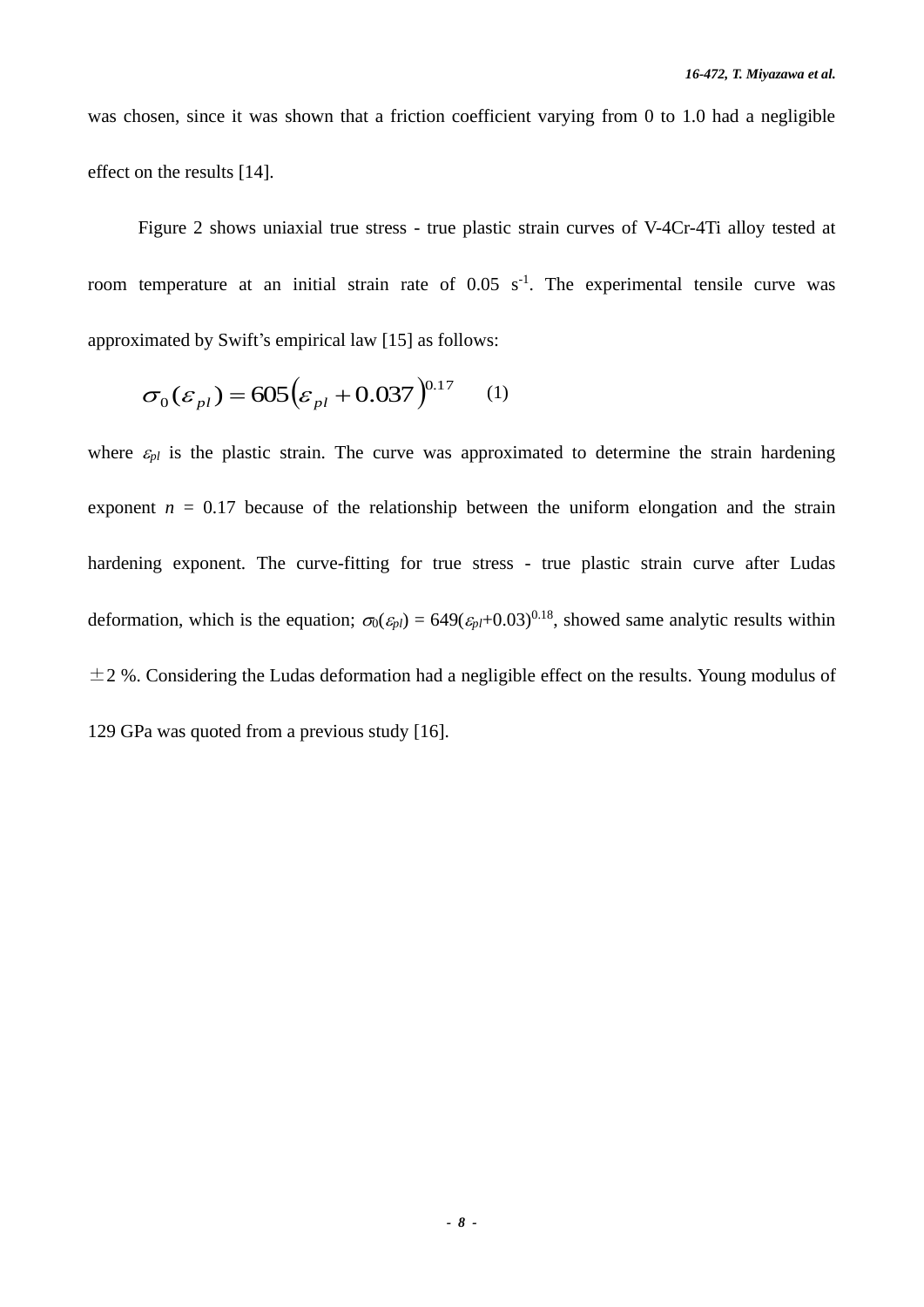#### **3. Results and discussion**

#### *3.1. Nanoindentation hardness*

Figure 3 plots depth profiles of the averaged nanoindentation hardness for (a) V-4Cr-4Ti alloy and (b) V-4Cr-4Ti-0.15Y alloy before and after the ion-irradiation. For the unirradiated materials, the increase in hardness with decreasing indentation depth was clearly observed at the indentation depth of *h* > 50 nm. Such depth-dependent hardness behavior has been recognized and defined as an indentation size effect (ISE) [7]. After the ion-irradiations, the nanoindentation hardness increased at the measured indentation depth. Therefore, irradiation hardening was identified. To explain ISE, the Nix-Gao model predicts the hardness profile as follows:

$$
H(h) = H_0 \sqrt{1 + \frac{h^*}{h}} \qquad (2)
$$

where  $H_0$  is the hardness at infinite depth (i.e., bulk-equivalent hardness), and  $h^*$  is a characteristic length which depends on the material and the shape of indenter tip. The averaged nanoindentation hardness data were plotted as  $H^2$  versus  $1/h$  in Fig. 4. The hardness for the unirradiated materials shows a good linearity in the range of  $h > 100$  nm. The hardness for the ion-irradiated materials, however, appear to have a bilinearity in the range of  $h > 100$  nm with a shoulder at a critical indentation depth (about 200-400 nm). Over the critical indentation depth, a contribution of softer unirradiated region beyond the harder ion-irradiated region to the measured hardness cannot be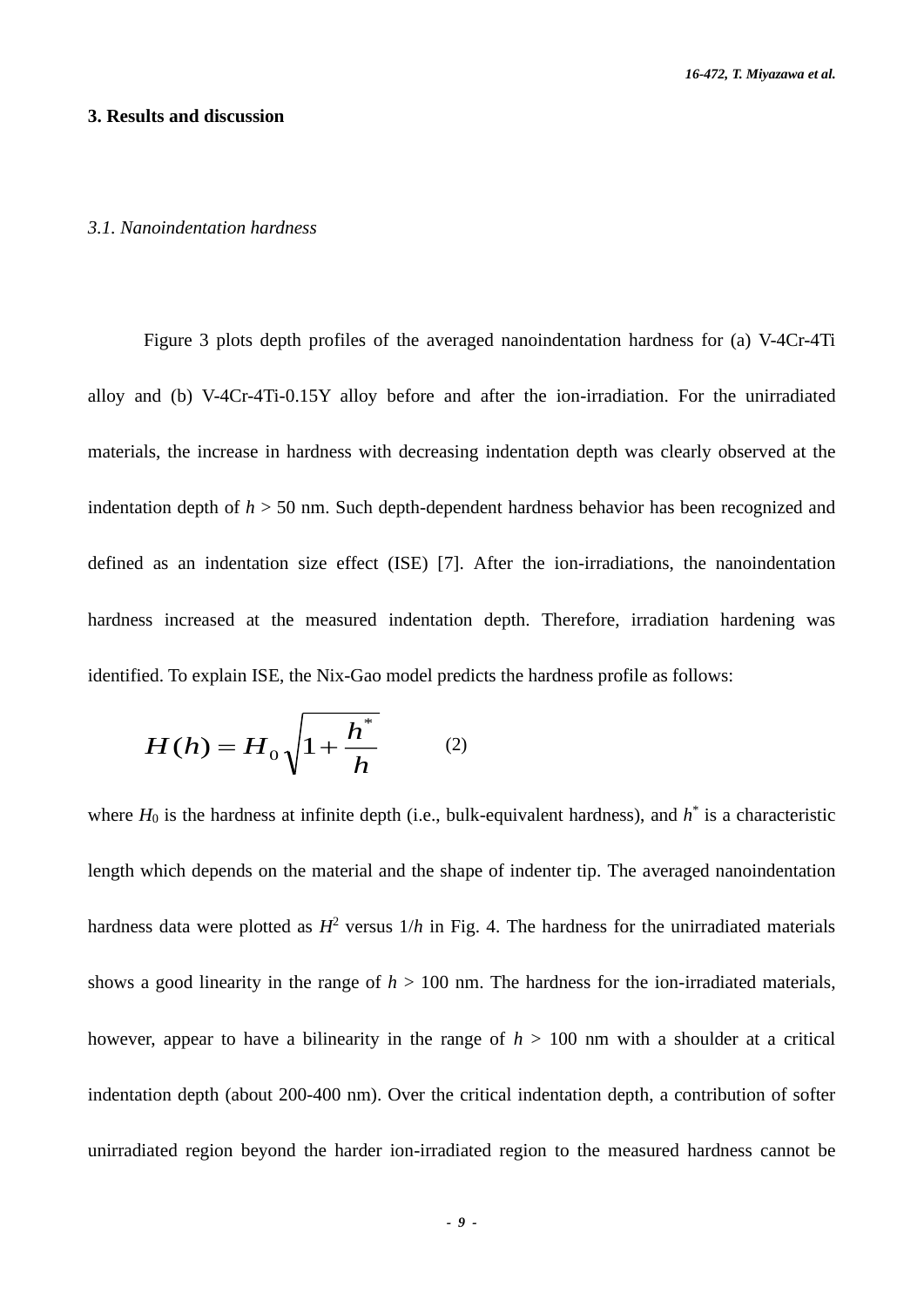neglected with increasing the indentation depth. The unirradiated region will begin to deform plastically before the indenter tip reaches the region. Kasada et al. have developed a model to extrapolate the experimentally obtained nanoindentation hardness to the bulk-equivalent hardness of ion-irradiated Fe-based binary alloys [8]. Using the experimental analysis model, the bulk-equivalent hardness for V-4Cr-4Ti alloys before and after ion-irradiation was extrapolated from the least squares fitting of hardness data of Eq. (2) in the range of 300-1000 nm for unirradiated materials and of 100-200 nm for ion-irradiated materials. Figure 5 shows dose dependence of bulk-equivalent hardness for V-4Cr-4Ti alloy and V-4Cr-4Ti-0.15Y alloy. The irradiation hardening increased with displacement damage and appeared to be saturated at 2.5 dpa. Hardening behavior of bulk-equivalent hardness for V-4Cr-4Ti-0.15Y alloy was similar to that for V-4Cr-4Ti alloy. Y addition has little effect on irradiation hardening at 473 K. Watanabe et al. [17] reported that dislocation loops were formed and no irradiation-induced Ti-CON precipitates after 2.4 MeV  $Cu^{2+}$  ion-irradiation at 473 K to 0.25 dpa. Y addition suppressed irradiation-induced precipitation due to the reduction in interstitial impurities (so-called scavenging effect) and then improved ductility after neutron-irradiation [3-5]. Therefore, the scavenging effect of Y addition on the improvement of irradiation hardening is significant only in the temperature range where irradiation-induced precipitates are dominant, and is limited above the temperature between 200 and 400 <sup>o</sup>C.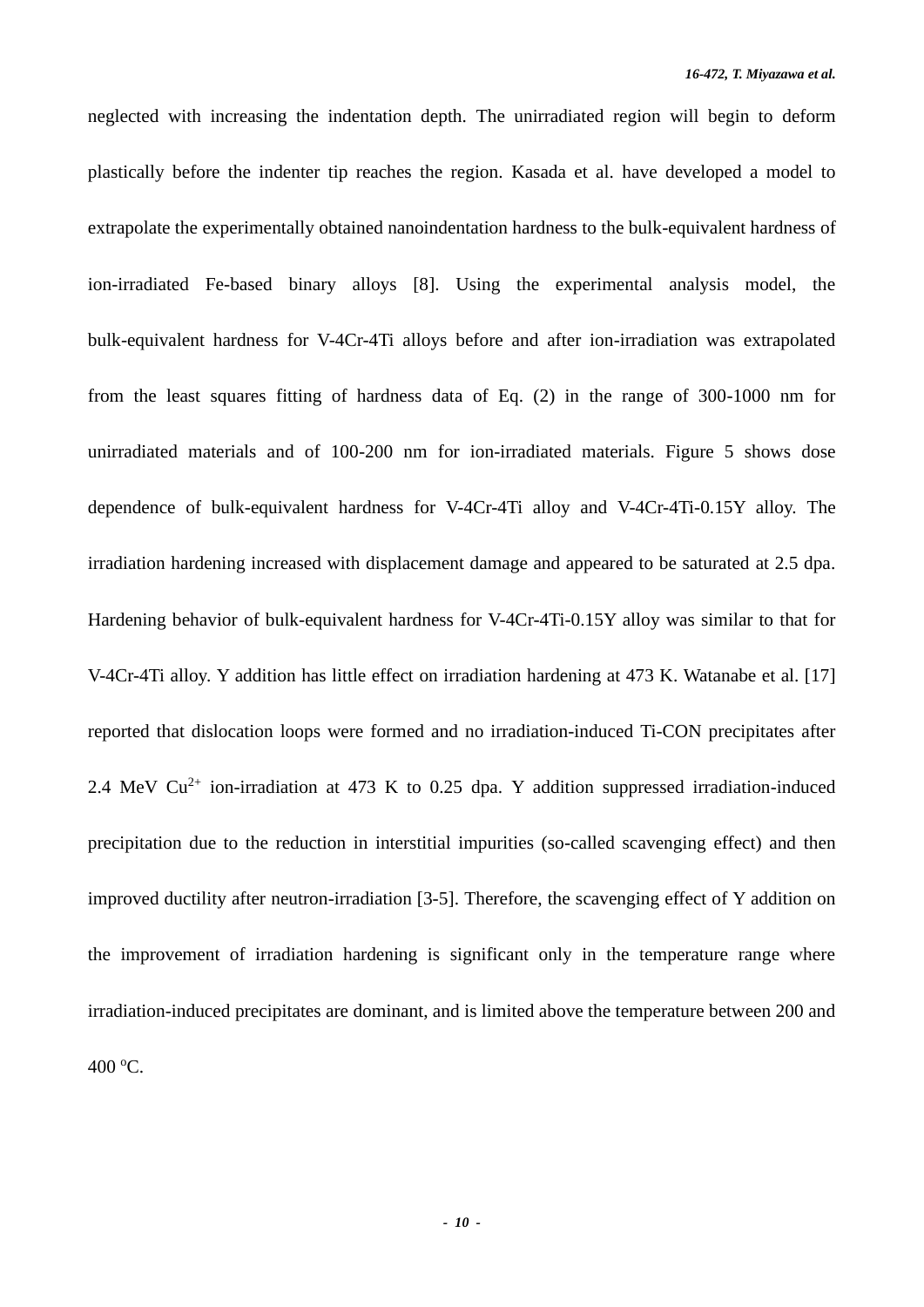#### *3.2. FEM modeling of unirradiated V-4Cr-4Ti alloy*

The ISE can be understood by noting that large strain gradients inherent in small indentations lead to geometrically necessary dislocations (GNDs) that cause enhanced hardening. To explain the ISE, Nix and Gao developed a model based on the concept of GND [7]. In the Nix-Gao model, the density of GNDs is derived from the total line length  $\lambda$  of dislocation loops, necessary to form the shape of a conical indenter. The total line length is then divided by a hemispherical volume *V* given by the contact radius *a*. The density of GNDs is predicted as follows:

$$
\rho_G = \frac{\lambda}{V} = \frac{\frac{\pi h a}{b}}{\frac{2}{3}\pi a^3} = \frac{3}{2bh} \tan^2 \theta \quad (3)
$$

where *b* is the magnitude of Burgers vector (0.26 nm for vanadium), *h* is the indentation depth and  $\theta$  is the angle between the surface and the indenter (tan  $\theta = h/a$ , tan19.7<sup>o</sup> = 0.358). The Taylor dislocation model [18] gives the shear stress  $\tau$  in terms of the total dislocation density  $\rho_T$  by

$$
\tau = \alpha \mu b \sqrt{\rho_T} = \alpha \mu b \sqrt{\rho_S(\varepsilon_{pl}) + \rho_G(1/h)}
$$
 (4)

where  $\alpha$  is an empirical material constant (Tayler coefficient) between 0.1 and 0.5.  $\mu$  is the shear modulus (46.7 GPa for vanadium).  $\rho_s(\varepsilon_{pl})$  is the density of statistically stored dislocations (SSDs). SSDs are created by homogeneous strain and then  $\rho_s(\varepsilon_{pl})$  increase as a function of plastic strain  $\varepsilon_{pl}$ . In polycrystalline specimens, the tensile flow stress  $\sigma$  is related to the shear stress  $\tau$  by

$$
\sigma = M\tau = \sqrt{\sigma_0^2(\varepsilon_{pl}) + \frac{3}{2}M^2\alpha^2\mu^2b\left(\frac{1}{h}\right)\tan^2\theta} = \sqrt{\sigma_0^2(\varepsilon_{pl}) + 1.0 \times 10^3 \times \alpha^2\left(\frac{1}{h}\right)}
$$
(5)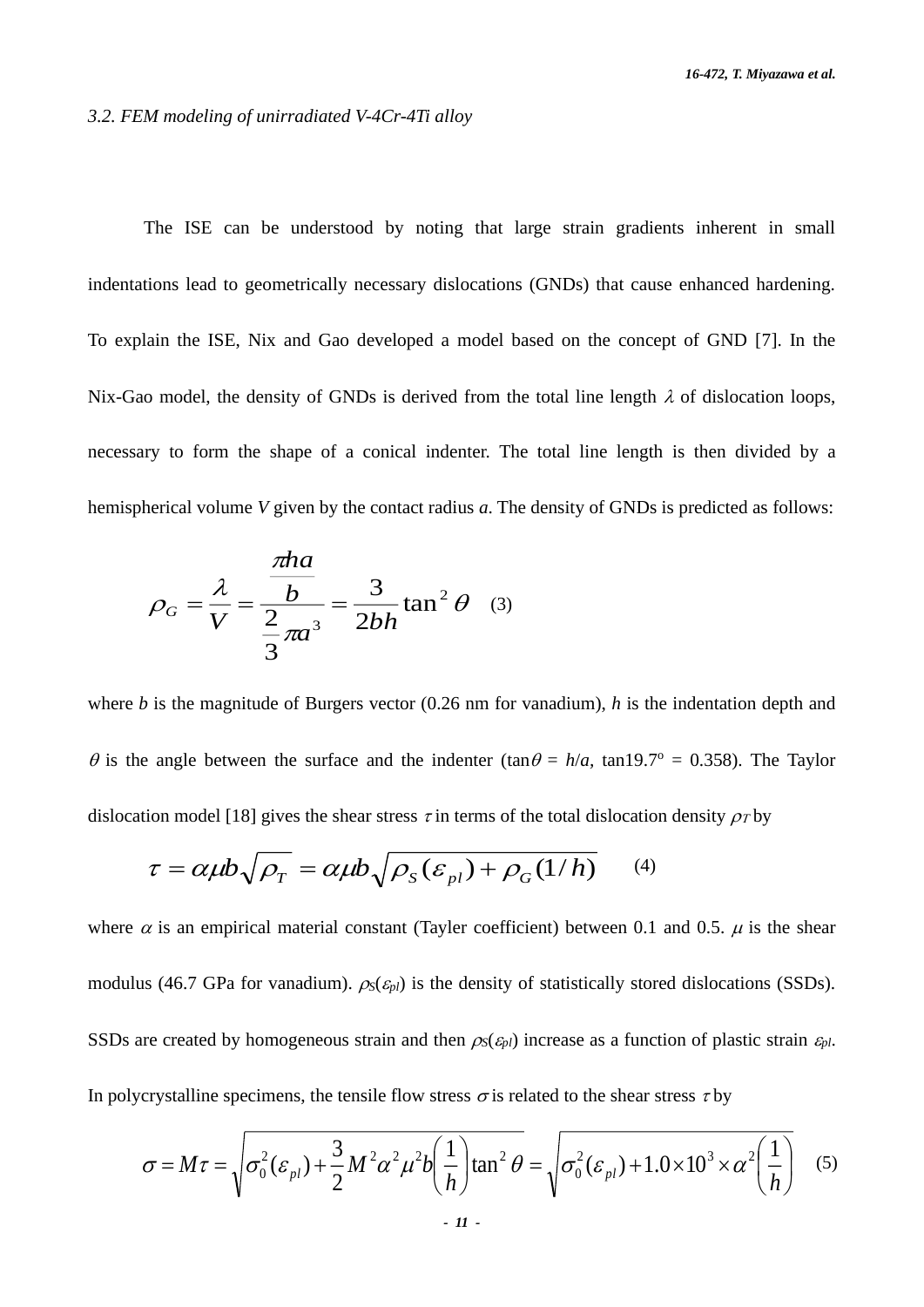where  $\sigma_0(\varepsilon_{pl}) = M\alpha\mu b\{\rho_s(\varepsilon_{pl})\}^{1/2}$ . *M* is the Taylor factor, which is set to *M* = 3.06 as suggested by Stoller and Zinkle [19]. Since the density of GNDs is zero in uniaxial tension,  $\sigma_0$  is equivalent to constitutive equation (1). Constitutive equation (5) accounts for strain gradient dependence due to the density of GNDs.

Figure 6 plots experimental and analytic depth profiles of hardness of unirradiated V-4Cr-4Ti alloy. Four type FEM analyses whose constitutive equations were set to be  $\alpha = 0.28, 0.5,$ 0.57 and No GNDs ( $\rho_G = 0$ ) were carried out. Here a change in a value of  $\alpha$  influences the density of GNDs due to the size of plastic zone, which is a hemispherical volume *VPZ* [20]. Adding the concept of GNDs to constitutive equation, the ISE was simulated. FEM analysis of constitutive equation with  $\alpha = 0.5$  agree well with the experimental data. A constant value of  $\alpha = 0.5$  is chosen to simulate nanoindentation test for ion-irradiated V-4Cr-4Ti alloy.

#### *3.3. FEM modeling of ion-irradiated V-4Cr-4Ti alloy*

Figure 7 summarizes the increase in yield stress (YS) for neutron-irradiated V-4Cr-4Ti alloys. Open symbols show the data for US832665 heat, which is a V-4Cr-4Ti alloy procured by the US Department of Energy [21]. Their tensile properties for US832665 heat tested at irradiation temperature of around 373 K were reported [22-25]. Closed square shows our data for NIFS-HEAT-2 tested at room temperature. All the data for neutron-irradiated V-4Cr-4Ti alloys exhibited pronounced flow localization, with uniform elongations (UE)  $< 0.2$  % in all cases. YSs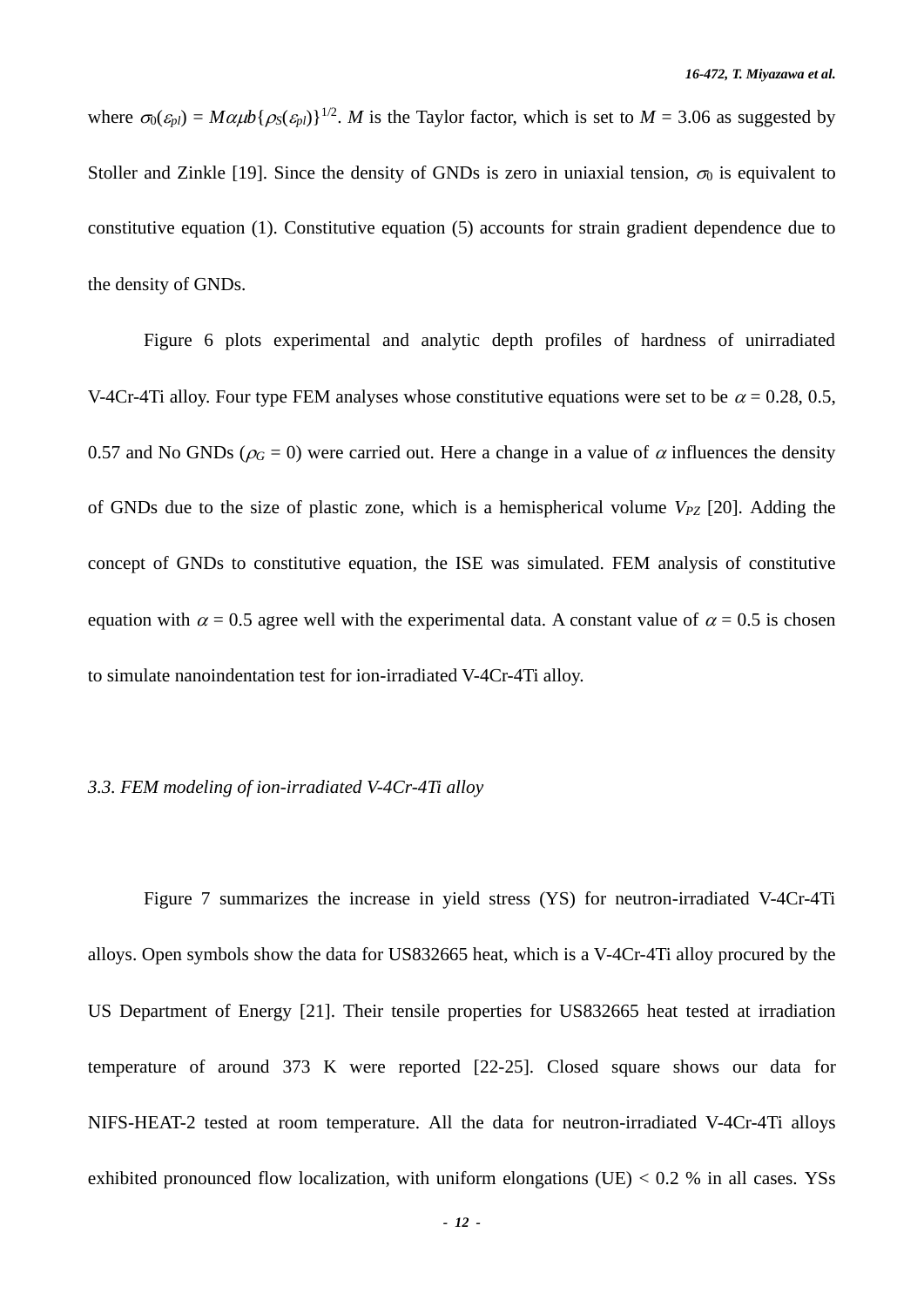after irradiation to 0.5 dpa at 373-603 K were independent of the irradiation temperatures [23]. The similarity of YSs of V-4Cr-4Ti alloy irradiated at 603 K to 4-6 dpa [25] and 18 dpa [26] implies that the irradiation hardening at this relatively low temperature  $(< 673 K$ ) has reached a saturation level already at a dose of  $\sim$ 5 dpa. It is assumed that a fitting expression for irradiation hardening is the equation;  $\Delta \sigma_v = \Delta \sigma_{vs} [1-\exp(-\phi/\phi_0)]^{1/2}$ , which is the so-called Makin-Minter model [27]. Here  $\Delta \sigma_{vs}$  is the saturation hardening,  $\phi$  is irradiation dose and  $\phi_0$  specifies the dose transient prior to saturation. Based on the experimental data for neutron-irradiated V-4Cr-4Ti alloys, the dose dependence of irradiation hardening  $\Delta \sigma_{irrad.}$  was estimated by Makin-Minter model as follows:

$$
\Delta \sigma_{irrad} = 691\sqrt{1 - \exp(-\phi/2.72)} \qquad (6)
$$

Depth profiles of irradiation hardening were determined by a combination between equation (6) and a depth profile of ion-irradiation dose from SRIM calculation, as shown in Fig. 8.

Adding the term of irradiation hardening  $\Delta \sigma_{irrad}$  to constitutive equation with  $\alpha = 0.5$ , FEM analyses for irradiated surface of V-4Cr-4Ti alloy were carried out to compare depth profiles of nanoindentation hardness for ion-irradiated V-4Cr-4Ti alloy. Assuming Young modulus *E* and strain hardening exponent *n* are unchanged after irradiation, the constitutive equation for irradiated materials is described as follows:

$$
\sigma = \sqrt{\sigma_0^2(\varepsilon_{pl}) + 255\left(\frac{1}{h}\right)} + \Delta\sigma_{irrad.}
$$
 (7)

Figure 9 shows comparison between the measured hardness for ion-irradiated V-4Cr-4Ti alloy and the simulated hardness for irradiated surface of V-4Cr-4Ti alloy. FEM analyses simulated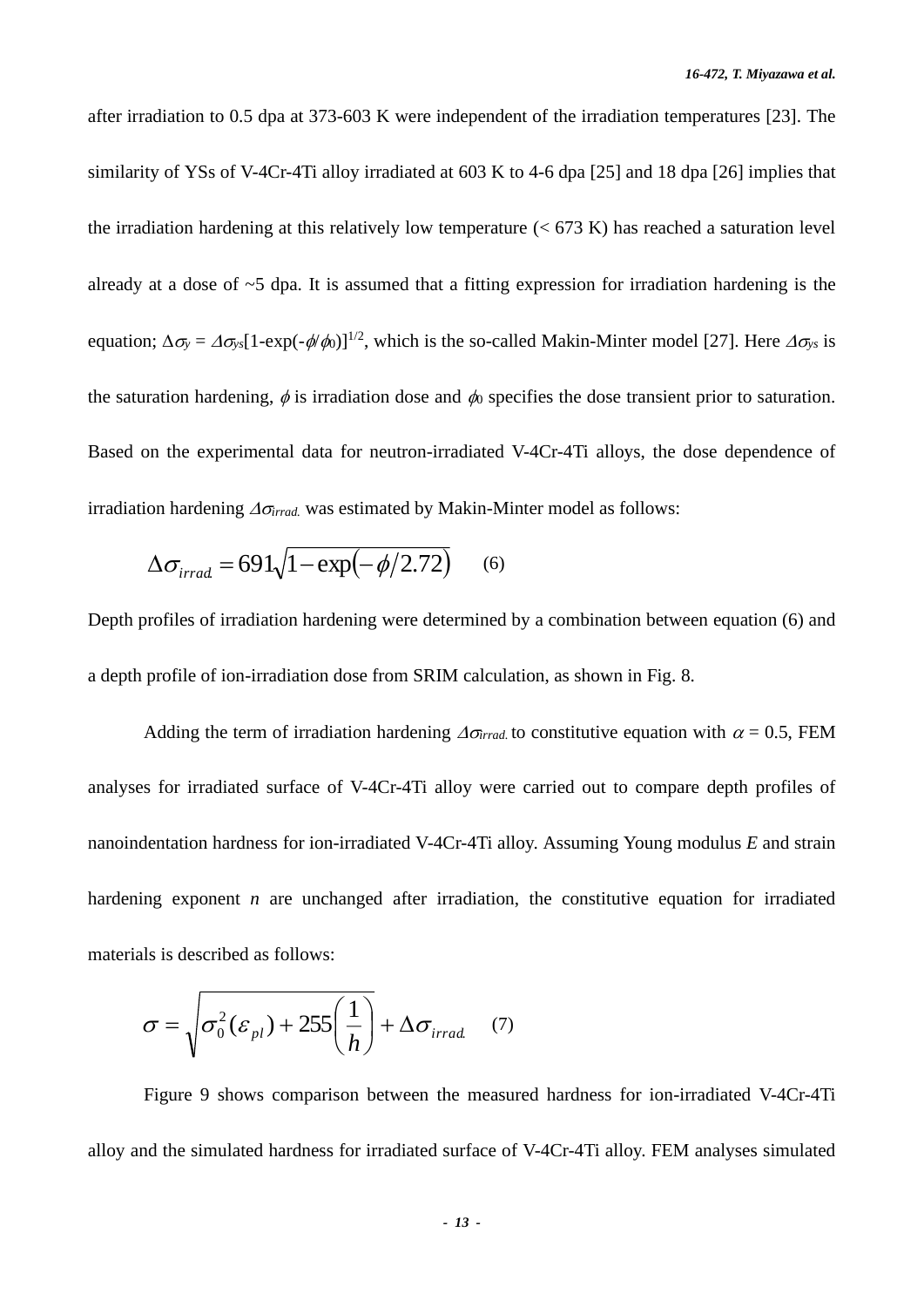the dose dependence of irradiation hardening. However, the dose dependence of the simulated hardness showed different trends than that of the measured hardness. The analytic data of FEM analyses based on neutron-irradiation hardening equivalent to 3.0 dpa agreed with the experimental data to 0.76 dpa. The comparison indicates that irradiation hardening by heavy ion-irradiation is larger than that by neutron-irradiation at the same displacement damage level. Possible mechanisms for extra hardening by heavy ion-irradiation are the processes that the injected Cu ions could effectively produce irradiation defects such as interstitials compared with neutrons, and that higher damage rate of ion-irradiation enhanced nucleation of irradiation defects and hence increased the number density of the defects compared with neutron-irradiation.

#### **5. Conclusions**

Irradiation hardening for ion-irradiated V-4Cr-4Ti and V-4Cr-4Ti-0.15Y alloys has been clarified by nanoindentation techniques. A comparison between nanoindentation test results and finite element method (FEM) analysis estimated depth profiles of irradiation hardening in the shallow depth for the ion-irradiated materials. It discussed the correlation between neutron-irradiation and heavy ion-irradiation from the viewpoint of mechanical strength.

For the unirradiated vanadium alloys, the indentation size effect (ISE) was clearly observed. After irradiation, irradiation hardening in the measured depth was identified. Hardening behavior of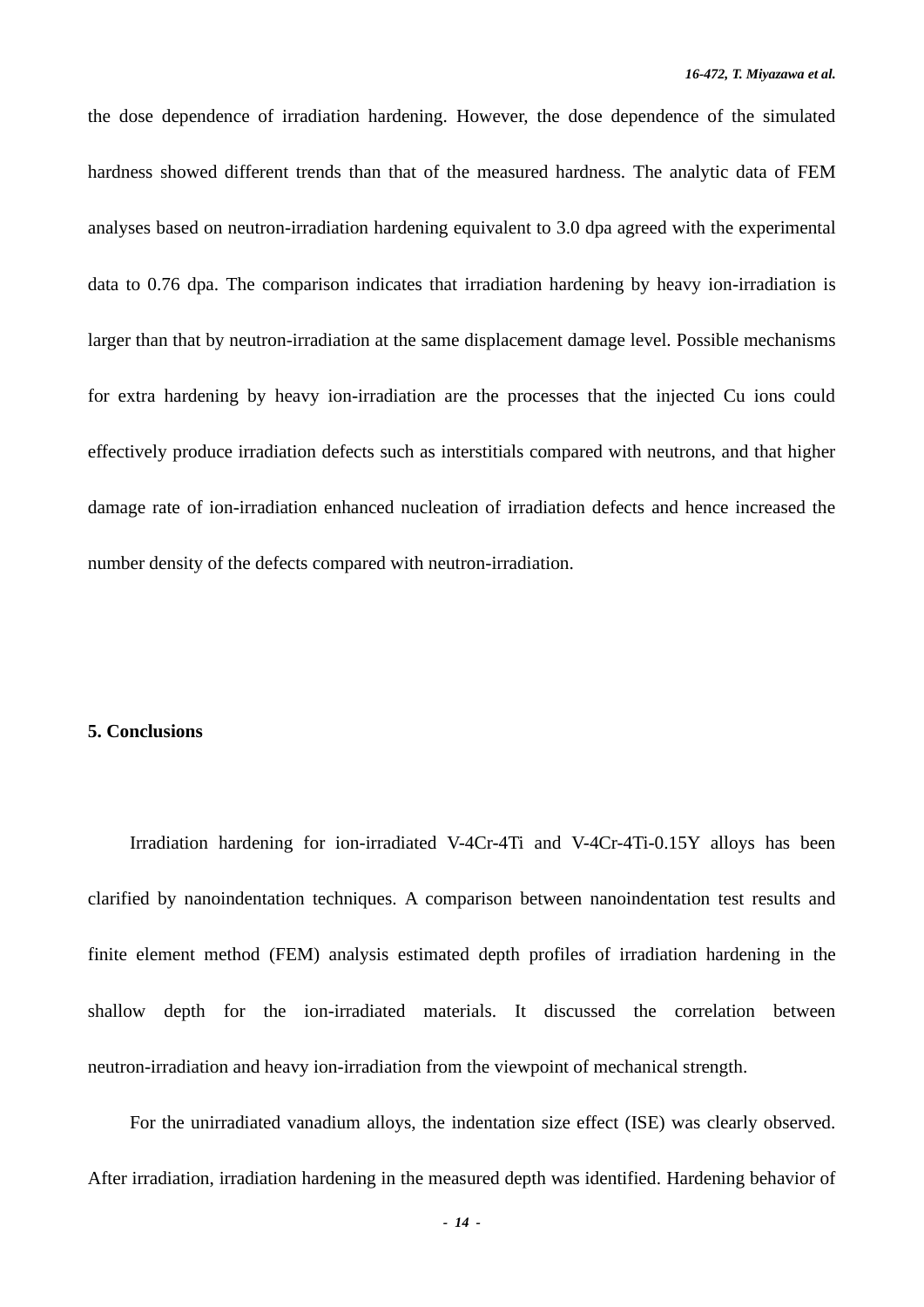bulk-equivalent hardness for V-4Cr-4Ti-0.15Y alloy was similar to that for V-4Cr-4Ti alloy. Y addition has little effect on irradiation hardening at 473 K.

Adding the concept of geometrically necessary dislocations (GNDs) to constitutive equation of V-4Cr-4Ti alloy, the ISE was simulated. A constant value of  $\alpha = 0.5$  was derived as an optimal value to simulate nanoindentation test for ion-irradiated V-4Cr-4Ti alloy. Adding the term of irradiation hardening  $\Delta\sigma_{\text{irrad}}$  to constitutive equation with  $\alpha = 0.5$ , FEM analyses for irradiated surface of V-4Cr-4Ti alloy were carried out. The analytic data of FEM analyses based on neutron-irradiation hardening equivalent to 3.0 dpa agreed with the experimental data to 0.76 dpa. The comparison indicates that irradiation hardening by heavy ion-irradiation is larger than that by neutron-irradiation at the same displacement damage level.

#### **Acknowledgements**

The author is grateful to Dr. H. Tamura of National Institute for Fusion Science for supports in the analytic techniques of ANSYS software. This work was supported by Research Fellowships of the Japan Society for the Promotion of Science for Young Scientists.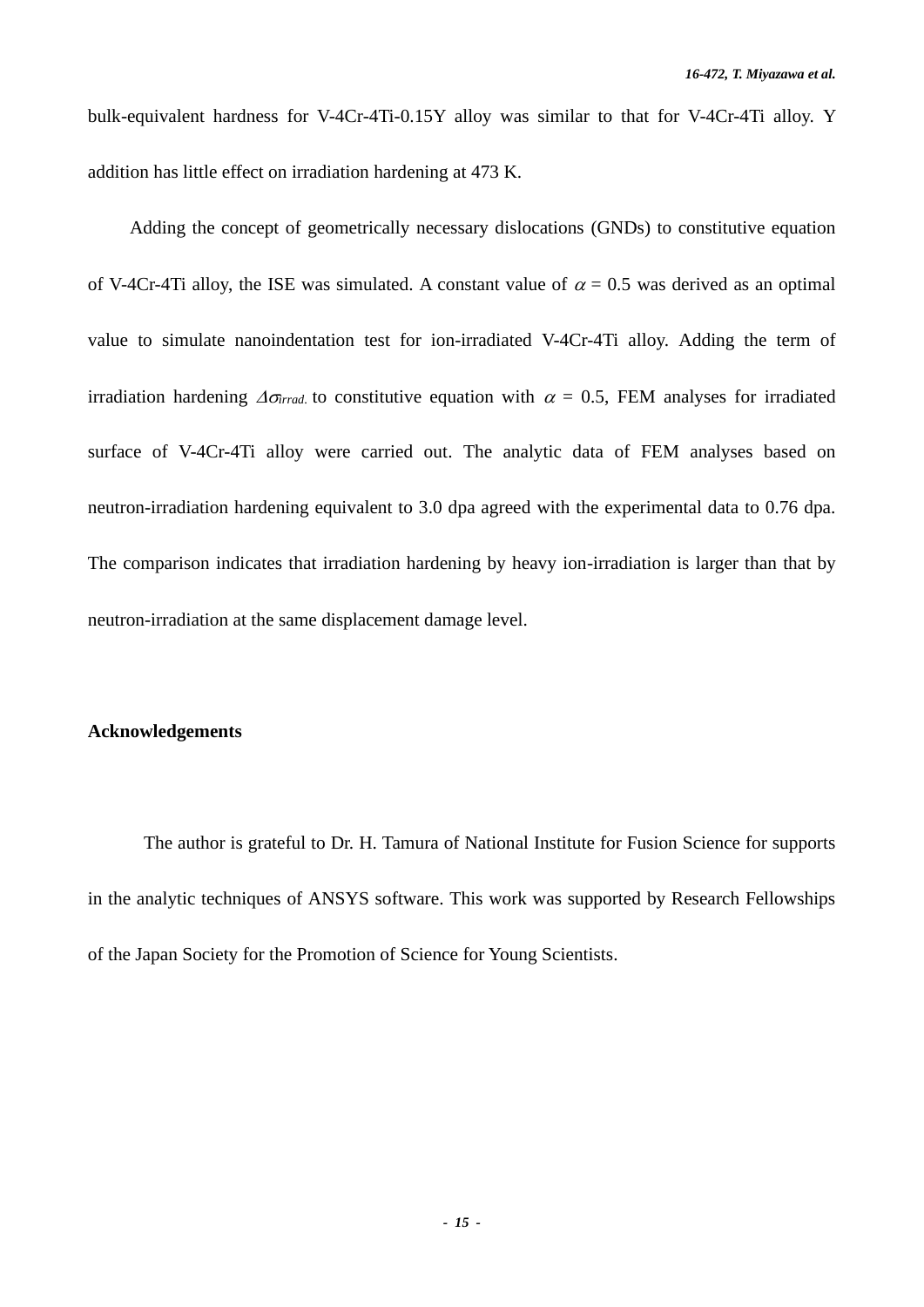*16-472, T. Miyazawa et al.*

# **References**

- 1. S.J. Zinkle, H. Matsui, D.L. Smith, A.F. Rowcliffe, E. van Osch, K. Abe and V.A. Kazakov, J. Nucl. Mater. 258-263 (1998) 205-214.
- 2. A.F. Rowcliffe, S.J Zinkle and D.T. Hoelzer, J. Nucl. Mater. 283-287 (2000) 508-512.
- 3. M. Satou, T. Chuto and K. Abe, J. Nucl. Mater. 283-287 (2000) 367-371.
- 4. T. Chuto, M. Satou and K. Abe, J. Nucl. Mater. 283-287 (2000) 503-507.
- 5. T. Chuto, M. Satou, A. Hasegawa, K. Abe, T. Muroga and N. Yamamoto: ASTM STP 1447 (2004) 693.
- 6. C. Abromeit, J. Nucl. Mater. 216 (1994) 78-96.
- 7. W.D. Nix and H. Gao, J. Mech. Phys. Solids. 46 (1998) 411-425.
- 8. Y. Takayama, R. Kasada, Y. Sakamoto, K. Yabuuchi, A. Kimura, M. Ando, D. Hamaguchi and H. Tanigawa, J. Nucl. Mater. 442 (2013) S23-S27.
- 9. T. Nagasaka, T. Muroga, M. Imamura, S. Tomiyama and M. Sakata, Fusion Technol. 39, (2001) 659-663.
- 10. T. Nagasaka, T. Muroga, T. Hino, M. Satou, K. Abe, T. Chuto and T. Iikubo, J. Nucl. Mater. 367-370 (2007) 823-828.
- 11. http://www.srim.org/
- 12. ASTM E521-96 (2003), Standard Practice for Neutron Radiation Damage Simulation by Charged Particle Irradiation. Annual Book of ASTM Standards, vol. 12.02.
- 13. W.C. Oliver and G.M. Pharr, J. Mater. Res. 7 (1992) 1564.
- 14. J.A. Knapp, D.M. Follstaedt, S.M. Myers, J.C. Barbour and T.A. Friedmann, J. Appl. Phys. 85 (1999) 1460.
- 15. H.W. Swift, J. Mechanics and Physics of Solids. 1 (1952) 1-18.
- 16. A. Nishimura, T. Nagasaka and T. Muroga, J. Nucl. Mater. 307-311 (2002) 571-575.
- 17. H. Watanabe, T. Arinaga, K. Ochiai, T. Muroga and N. Yoshida, J. Nucl. Mater. 283-287 (2000) 286-290.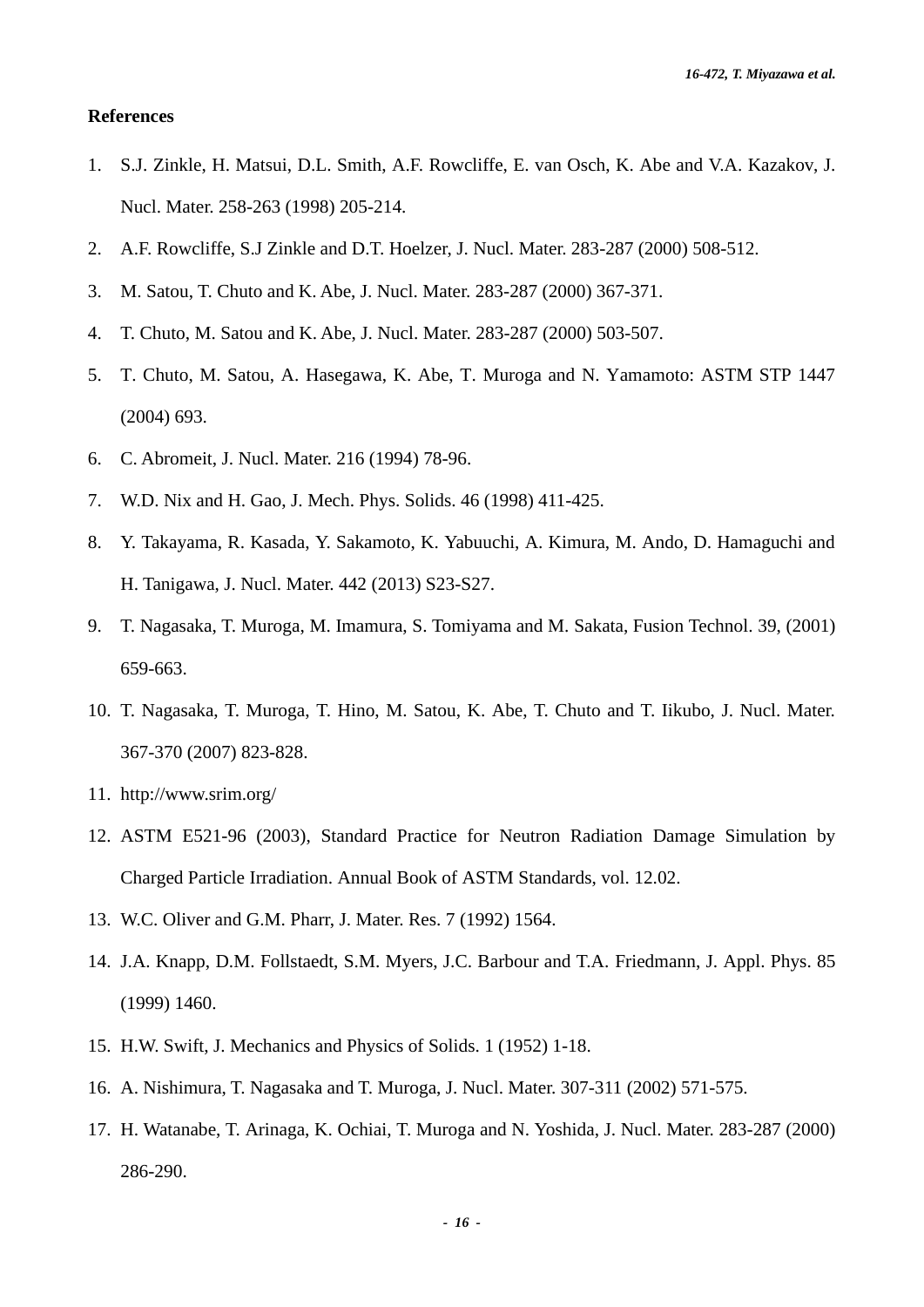- 18. G.I. Taylor, J. Inst. Metals, 62 (1938) 307-324.
- 19. R.E. Stoller and S.J. Zinkle, J. Nucl. Mater. 283-287 (2000) 349-352.
- 20. K. Durst, B. Backes and M. Goken, Script. Mater. 52 (2005) 1093-1097.
- 21. T.S. Bray, H. Tsai, L.J. Nowicki, M.C. Billone, D.L. Smith, W.R. Johnson and P.W. Trester, J. Nucl. Mater. 283-287 (2000) 633-636.
- 22. A.N. Gubbi, A.F. Rowcliffe, W.S. Eatherly and L.T. Gibson, Fusion Materials Semiannual. Prog. Report for period ending 30 June 1996, DOE/ER-0313/20, p.38.
- 23. L.L. Snead, S.J. Zinkle, D.J. Alexander, A.F. Rowcliffe, J.P. Robertson and W.S. Eatherly, Fusion Materials Semiannual. Prog. Report for period ending 31 December 1997, DOE/ER-0313/23, p.81.
- 24. H. Bohm, in: International Symposium on Effects of Radiation on Structural Materials, ASTM STP 426, American Society for Testing and Materials, Philadelphia, 1966, p. 95..
- 25. E.V. van Osch and M.I. de Vries, J. Nucl. Mater. 271&272 (1999) 162-166.
- 26. V.A. Kazakov, V.P. Chakin and Yu.D. Goncharenko, J. Nucl. Mater. 258-263 (1998) 1492-1496.
- 27. M.J. Makin and F.J. Minter, Acta. Metall. 8 (1960) 691-699.
- 28. J.F. Smith, Phase Diagrams of Binary Vanadium Alloys, ASM INTERNATIONAL, (1989).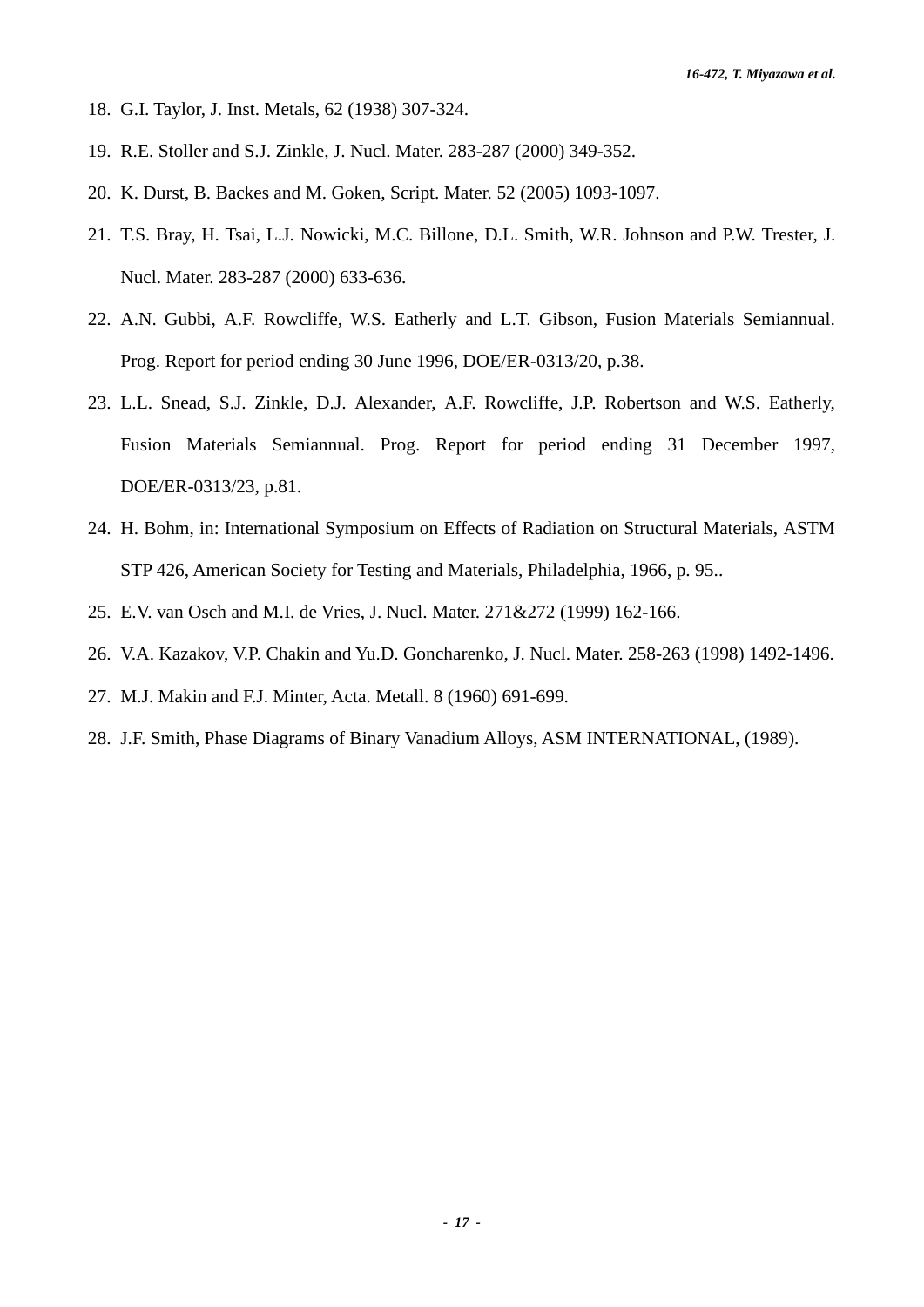Figure captions:

Fig. 1. Depth profiles of displacement rate and Cu ions deposition rate calculated for the investigated irradiation conditions.

Fig. 2. Uniaxial true stress-true plastic strain curves of V-4Cr-4Ti alloy tested at room temperature at an initial strain rate of  $0.05 \text{ s}^{-1}$ .

Fig. 3. Depth profiles of nanoindentation hardness for (a) V-4Cr-4Ti alloy and (b) V-4Cr-4Ti-0.15Y alloy.

Fig. 4. Plots of  $H^2$  versus  $1/h$  for (a) V-4Cr-4Ti alloy and (b) V-4Cr-4Ti-0.15Y alloy.

Fig. 5. Dose dependence of bulk-equivalent hardness for (a) V-4Cr-4Ti alloy and (b) V-4Cr-4Ti-0.15Y alloy.

Fig. 6. Experimental and analytic depth profiles of hardness of unirradiated V-4Cr-4Ti alloy.

Fig. 7. The increase in yield stress (YS) for neutron-irradiated V-4Cr-4Ti alloys. Open symbols show the data for US832665 heat tested at irradiation temperature of around 373 K [22-25]. Closed square shows the data for NIFS-HEAT-2 tested at room temperature. The curve were fit to the dose dependence of the increase in YS using  $\Delta \sigma_y = \Delta \sigma_{ys} [1 - \exp(-\phi/\phi_0)]^{0.5}$ .

Fig. 8. Depth profiles of irradiation hardening determined by a combination between Makin-Minter model and SRIM calculation.

Fig. 9. Comparison between the measured hardness for ion-irradiated V-4Cr-4Ti alloy and the simulated hardness for irradiated surface of V-4Cr-4Ti alloy.

*- 18 -*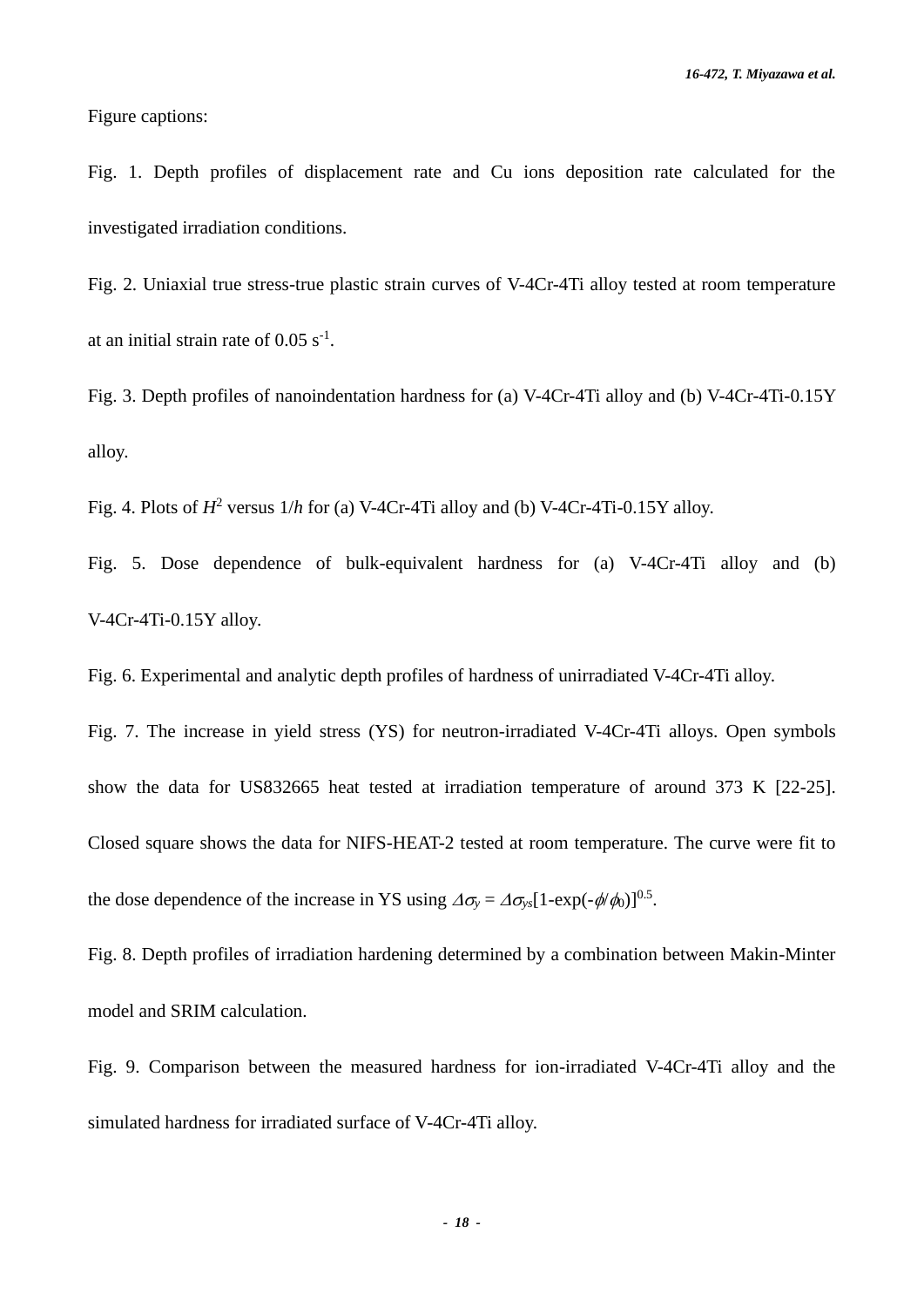Figures:



Fig. 1. Depth profiles of displacement rate and Cu ions deposition rate calculated for the investigated irradiation conditions.



Fig. 2. Uniaxial true stress-true plastic strain curves of V-4Cr-4Ti alloy tested at room temperature at an initial strain rate of  $0.05 \text{ s}^{-1}$ .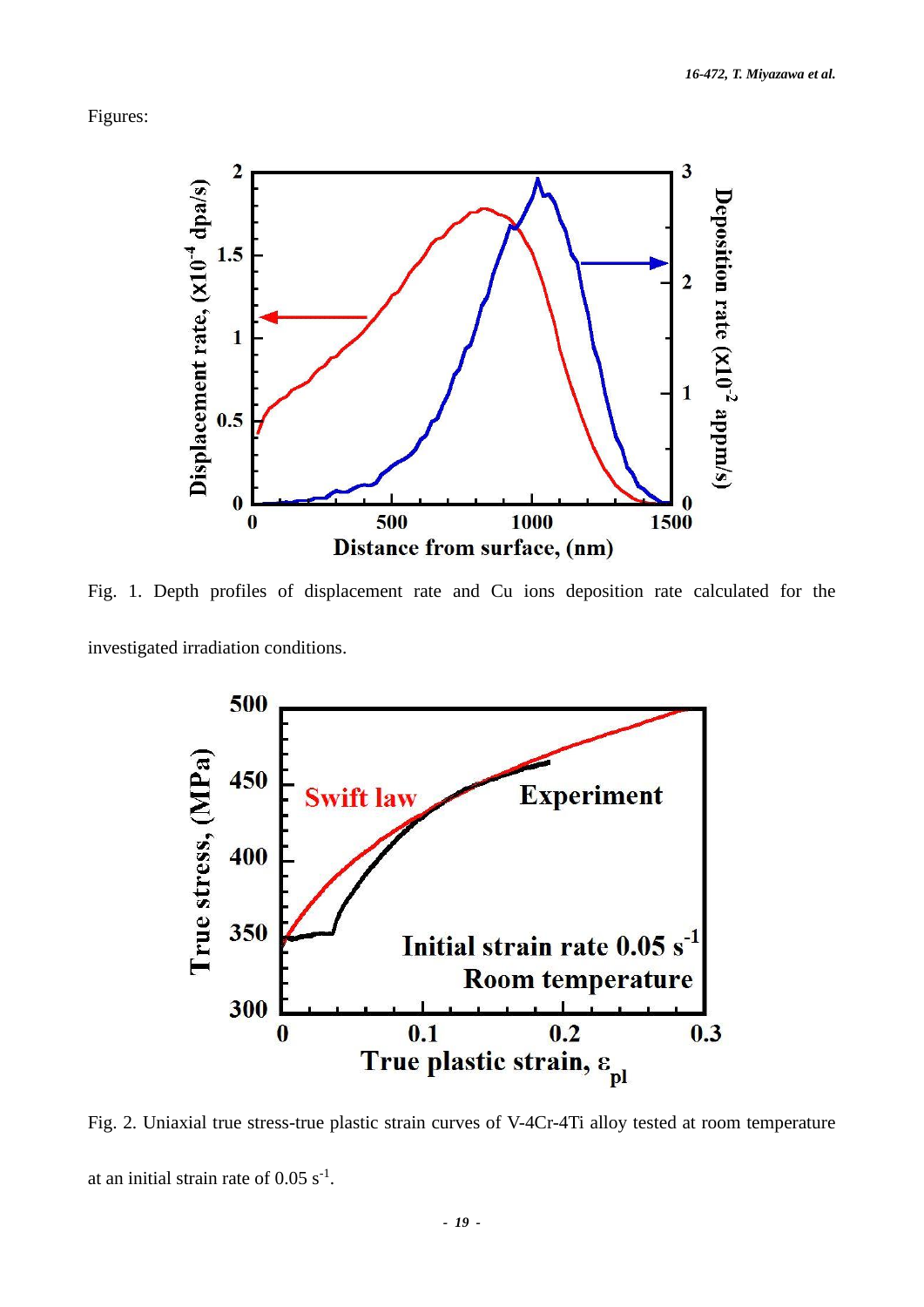

Fig. 3. Depth profiles of nanoindentation hardness for (a) V-4Cr-4Ti alloy and (b) V-4Cr-4Ti-0.15Y

alloy.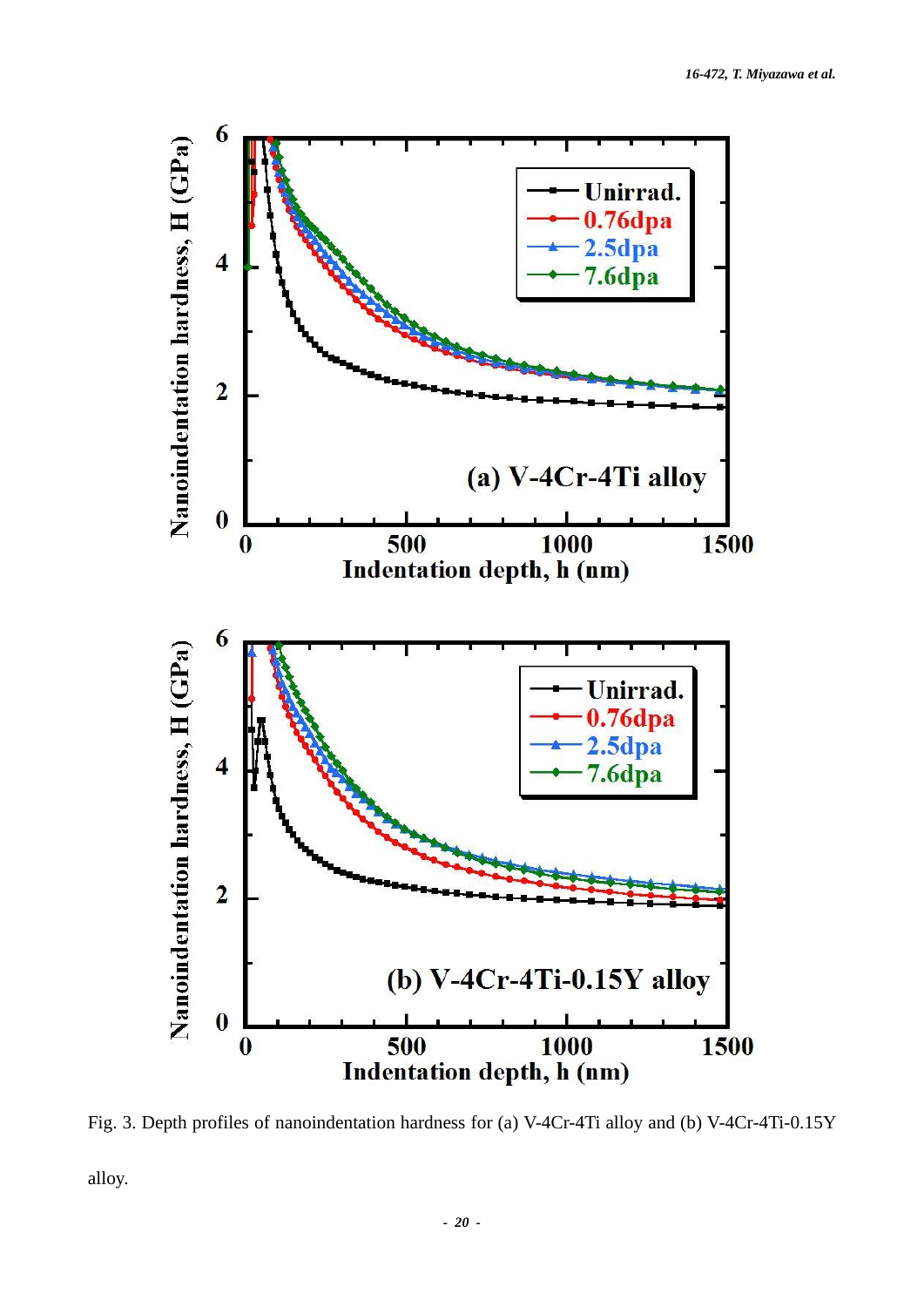

Fig. 4. Plots of  $H^2$  versus  $1/h$  for (a) V-4Cr-4Ti alloy and (b) V-4Cr-4Ti-0.15Y alloy.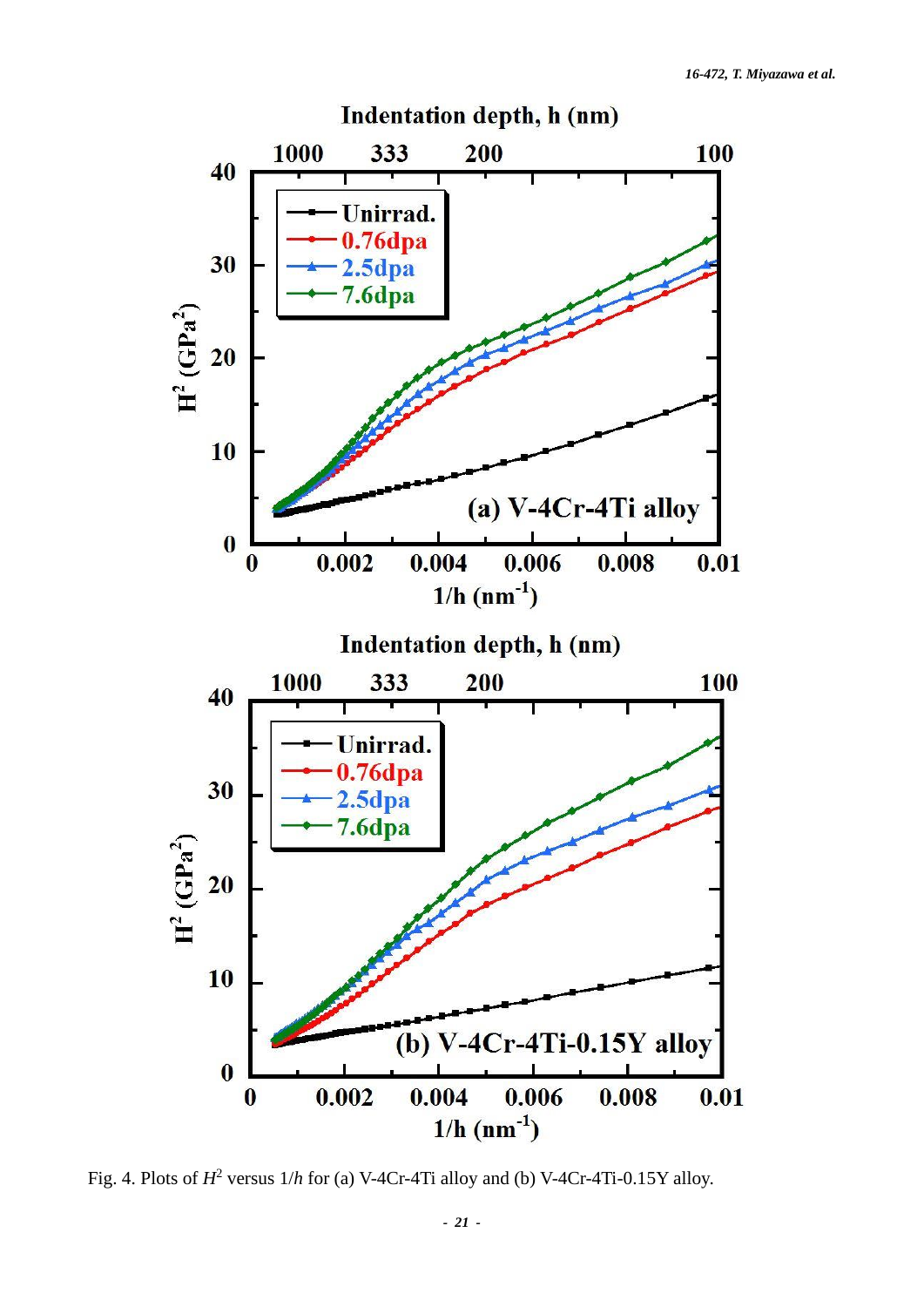

Fig. 5. Dose dependence of bulk-equivalent hardness for (a) V-4Cr-4Ti alloy and (b) V-4Cr-4Ti-0.15Y alloy.



Fig. 6. Experimental and analytic depth profiles of hardness of unirradiated V-4Cr-4Ti alloy.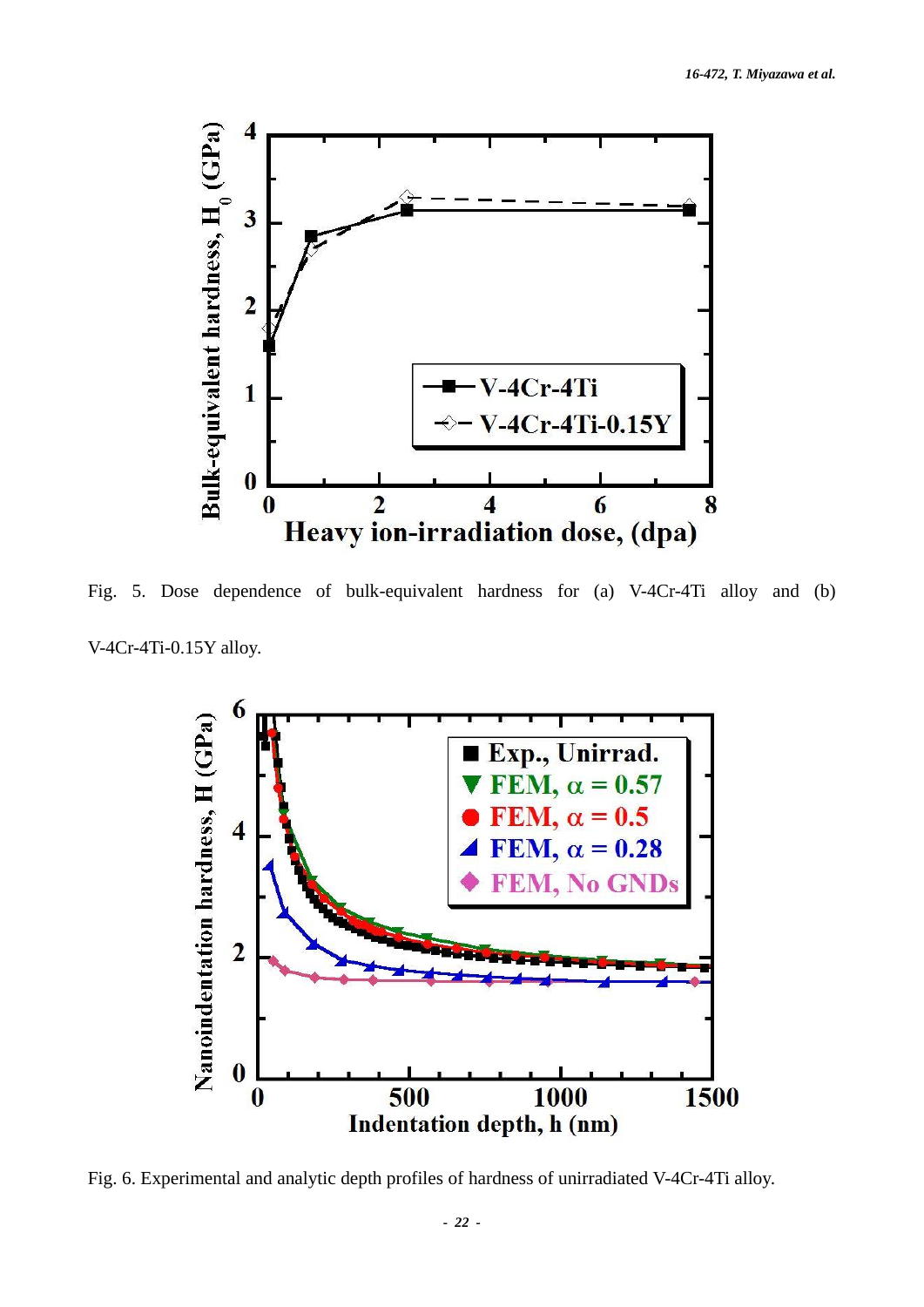

Fig. 7. The increase in yield stress (YS) for neutron-irradiated V-4Cr-4Ti alloys. Open symbols show the data for US832665 heat tested at irradiation temperature of around 373 K [22-25]. Closed square shows the data for NIFS-HEAT-2 tested at room temperature. The curve were fit to the dose dependence of the increase in YS using  $\Delta \sigma_y = \Delta \sigma_{ys} [1 - \exp(-\phi/\phi_0)]^{0.5}$ .